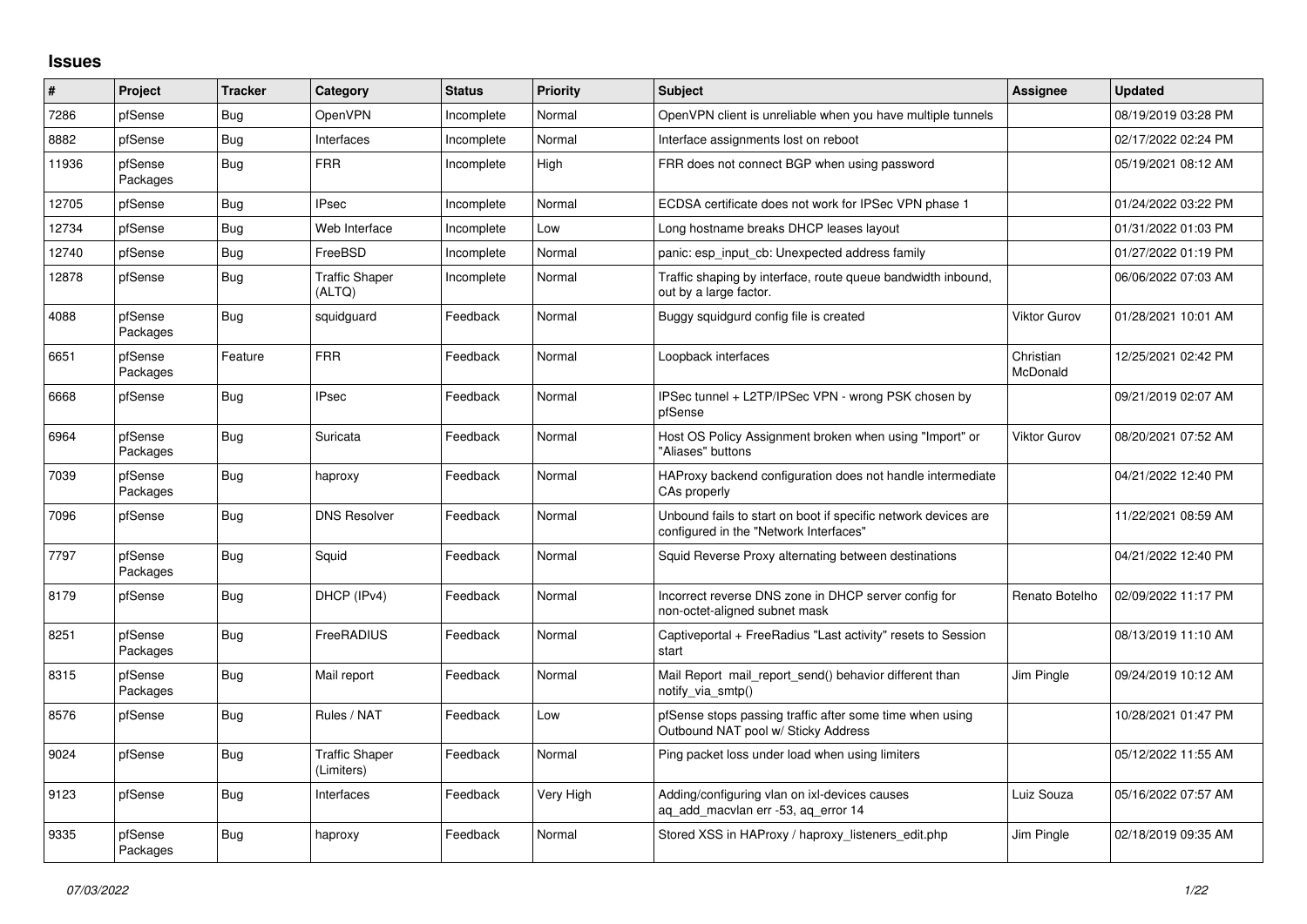| $\#$  | <b>Project</b>      | <b>Tracker</b> | Category           | <b>Status</b> | <b>Priority</b> | <b>Subject</b>                                                                                    | Assignee            | <b>Updated</b>      |
|-------|---------------------|----------------|--------------------|---------------|-----------------|---------------------------------------------------------------------------------------------------|---------------------|---------------------|
| 9700  | pfSense<br>Packages | Feature        | Squid              | Feedback      | Normal          | Secure Squid HTTPS Proxy                                                                          |                     | 01/25/2022 06:39 PM |
| 9721  | pfSense<br>Packages | Feature        | Squid              | Feedback      | Normal          | add squidclient -h 127.0.0.1 mgr:info output to Diagnostics /<br>Squid and status.php             | <b>Viktor Gurov</b> | 04/22/2022 02:21 AM |
| 9762  | pfSense<br>Packages | Feature        | Squid              | Feedback      | Normal          | Squid Reverse Proxy Change redir domain(s) to use regex                                           |                     | 04/21/2022 12:40 PM |
| 9852  | pfSense<br>Packages | Feature        | Suricata           | Feedback      | Normal          | show File-Store directory listing                                                                 | Viktor Gurov        | 08/20/2021 07:52 AM |
| 9916  | pfSense<br>Packages | Feature        | <b>BIND</b>        | Feedback      | Normal          | Check allow-transfer in custom option when the zone is slave                                      |                     | 04/21/2022 12:40 PM |
| 9982  | pfSense<br>Packages | Feature        | Squid              | Feedback      | Normal          | basic Idap auth TLS connection                                                                    | Viktor Gurov        | 04/22/2022 02:21 AM |
| 10330 | pfSense<br>Packages | Bug            | <b>BIND</b>        | Feedback      | Normal          | BIND zone configuration displays wrong DS resource record<br>with inline DNSSEC signing enabled   |                     | 04/21/2022 12:40 PM |
| 10393 | pfSense<br>Packages | Bug            | syslog-ng          | Feedback      | Normal          | Syslog-ng TLS support is broken                                                                   |                     | 04/21/2022 12:40 PM |
| 10426 | pfSense<br>Packages | <b>Bug</b>     | Filer              | Feedback      | Normal          | Filer must validate that File name is unig                                                        |                     | 04/20/2022 11:02 AM |
| 10445 | pfSense<br>Packages | Bug            | <b>BIND</b>        | Feedback      | Normal          | BIND crashed when added RPZ. rpz is not a master or slave<br>zone.                                |                     | 04/21/2022 12:40 PM |
| 10450 | pfSense<br>Packages | Bug            | Squid              | Feedback      | Normal          | Squid reverse proxy switching peers                                                               | Viktor Gurov        | 04/22/2022 02:21 AM |
| 10541 | pfSense<br>Packages | Feature        | Squid              | Feedback      | Normal          | Squid failover and load balancing                                                                 | Viktor Gurov        | 01/14/2021 07:34 AM |
| 10572 | pfSense<br>Packages | <b>Bug</b>     | Squid              | Feedback      | Normal          | STARTTLS option is ignored                                                                        | <b>Viktor Gurov</b> | 04/22/2022 02:20 AM |
| 10577 | pfSense             | Bug            | Hardware / Drivers | Feedback      | Normal          | intel x553 (c3000 chipset) loading x520 driver                                                    |                     | 05/28/2020 03:59 AM |
| 10608 | pfSense<br>Packages | Bug            | Squid              | Feedback      | Normal          | Update squid port to 4.11-p2                                                                      |                     | 03/02/2021 04:00 AM |
| 10621 | pfSense             | Feature        | Hardware / Drivers | Feedback      | Normal          | Update system.inc/system_identify_specific_platform() update<br>to accommodate AWS, Azure and GCP |                     | 06/02/2020 03:16 PM |
| 10692 | pfSense<br>Packages | Bug            | PIMD               | Feedback      | Normal          | PIMD starts twice at boot                                                                         |                     | 04/21/2022 12:40 PM |
| 10739 | pfSense<br>Packages | Feature        | haproxy            | Feedback      | Normal          | Update HAproxy-devel package to 2.2 and HAproxy to 2.0                                            | <b>Viktor Gurov</b> | 10/03/2021 03:53 PM |
| 10779 | pfSense<br>Packages | Feature        | haproxy            | Feedback      | Normal          | <b>HAProxy SSL/TLS Compatibility Mode</b>                                                         | Viktor Gurov        | 04/22/2022 02:20 AM |
| 10789 | pfSense<br>Packages | Feature        | <b>FRR</b>         | Feedback      | Normal          | FRR integrated configuration and hitless reloads                                                  | Jim Pingle          | 01/20/2021 11:16 PM |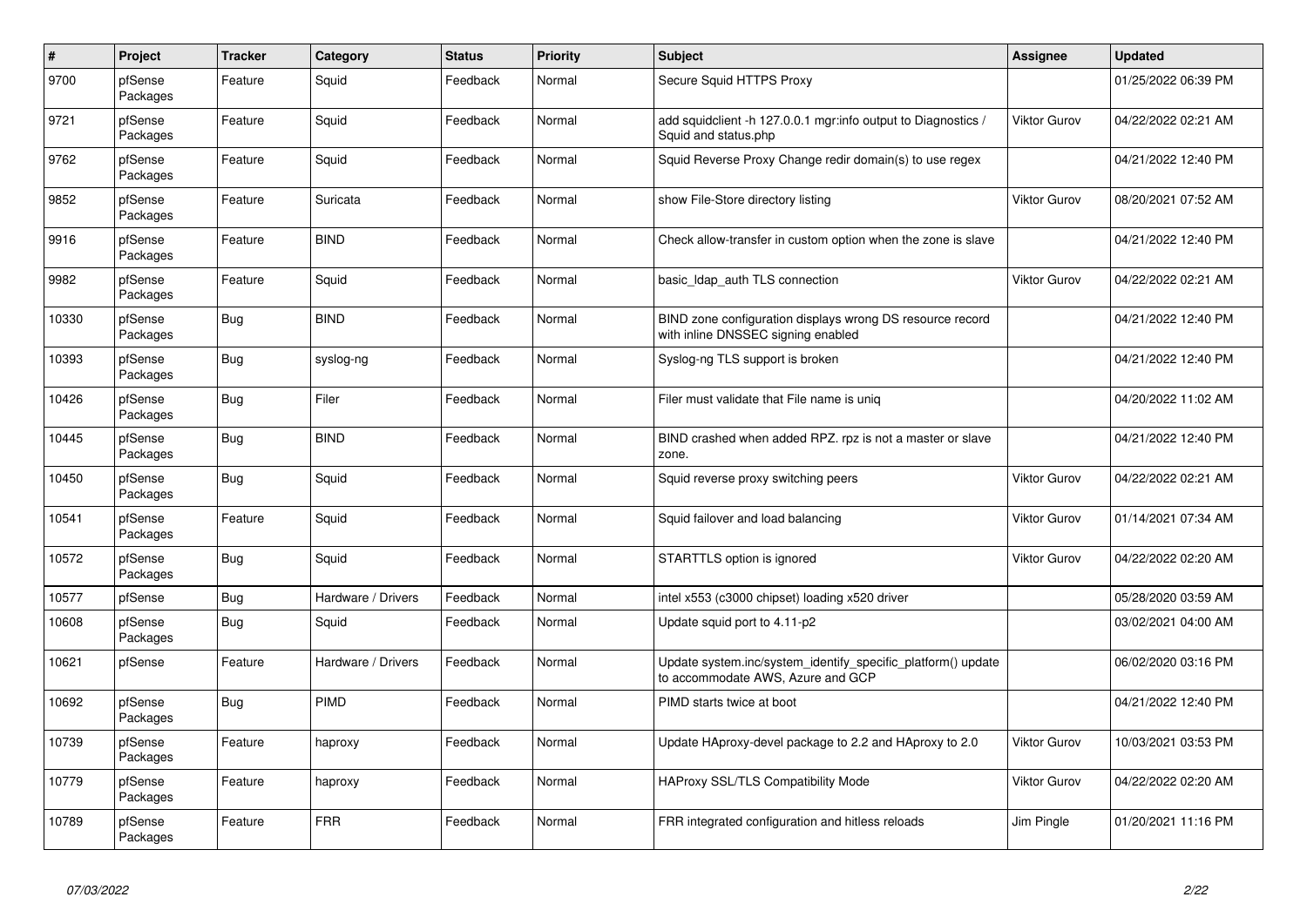| #     | Project             | <b>Tracker</b> | Category                            | <b>Status</b> | <b>Priority</b> | Subject                                                                                                                             | <b>Assignee</b>     | <b>Updated</b>      |
|-------|---------------------|----------------|-------------------------------------|---------------|-----------------|-------------------------------------------------------------------------------------------------------------------------------------|---------------------|---------------------|
| 10796 | pfSense<br>Packages | Feature        | Cellular                            | Feedback      | Normal          | Huawei ME909u-521 support                                                                                                           |                     | 04/21/2022 12:40 PM |
| 10871 | pfSense<br>Packages | Feature        | FreeRADIUS                          | Feedback      | Normal          | Extra time period counters for SQL backend                                                                                          | Viktor Gurov        | 04/22/2022 02:19 AM |
| 10872 | pfSense<br>Packages | Feature        | Suricata                            | Feedback      | Normal          | Add adjustable notification for Severity Alert                                                                                      | Viktor Gurov        | 08/20/2021 07:52 AM |
| 10900 | pfSense<br>Packages | Bug            | Backup                              | Feedback      | Normal          | /packages/backup/backup.php?a=download&t=backup<br>HTTP 504, or Sends PHP Error Message as ASCII/Text file<br>Named pfsense.bak.tgz |                     | 04/05/2022 01:51 AM |
| 10908 | pfSense<br>Packages | Feature        | FreeRADIUS                          | Feedback      | Normal          | FreeRADIUS server certificate not using full CA chain                                                                               | Viktor Gurov        | 04/22/2022 02:19 AM |
| 10936 | pfSense<br>Packages | Bug            | haproxy                             | Feedback      | Normal          | both haproxy/haproxy-devel non-existent option lb-agent-chk                                                                         |                     | 04/21/2022 12:40 PM |
| 10959 | pfSense             | Bug            | <b>Traffic Graphs</b>               | Feedback      | Low             | Traffic graph stopped on interface used via netmap                                                                                  |                     | 02/22/2021 02:57 AM |
| 10990 | pfSense<br>Packages | <b>Bug</b>     | NET-SNMP                            | Feedback      | Normal          | net-snmp IPv6 listen address needs to be wrapped in square<br>brackets                                                              |                     | 03/19/2021 05:09 AM |
| 11098 | pfSense<br>Packages | Bug            | Backup                              | Feedback      | Normal          | Backup Files and Directories plugin crashes firewall if /root<br>specified as backup location                                       | Viktor Gurov        | 07/02/2022 08:41 PM |
| 11130 | pfSense<br>Packages | Feature        | <b>FRR</b>                          | Feedback      | Normal          | FRR RIP support                                                                                                                     | Jim Pingle          | 12/31/2021 04:19 PM |
| 11135 | pfSense<br>Packages | Bug            | haproxy                             | Feedback      | High            | HAproxy OCSP reponse crontab bug                                                                                                    | <b>Viktor Gurov</b> | 09/10/2021 11:51 AM |
| 11155 | pfSense<br>Packages | Feature        | pfBlockerNG                         | Feedback      | Normal          | SafeSearch AAAA                                                                                                                     | Viktor Gurov        | 02/05/2021 04:54 AM |
| 11174 | pfSense             | Bug            | <b>Traffic Shaper</b><br>(ALTQ)     | Feedback      | Normal          | Incorrect traffic shaping on pppoe interface                                                                                        |                     | 12/21/2020 11:21 PM |
| 11180 | pfSense<br>Packages | Bug            | Filer                               | Feedback      | Normal          | Filer run action for files on sync that wan't been modified                                                                         | Viktor Gurov        | 01/08/2021 07:27 AM |
| 11185 | pfSense<br>Packages | Bug            | ntop                                | Feedback      | Normal          | Redis service stopping before NtopNg                                                                                                |                     | 04/21/2022 12:40 PM |
| 11192 | pfSense             | <b>Bug</b>     | <b>Traffic Shaper</b><br>(Limiters) | Feedback      | Normal          | Using Limiters causes out of order packets within one TCP or<br><b>UDP flow</b>                                                     |                     | 01/06/2021 12:09 AM |
| 11204 | pfSense<br>Packages | <b>Bug</b>     | NET-SNMP                            | Feedback      | Normal          | Fix net-snmp logging to syslog                                                                                                      | Jim Pingle          | 03/19/2021 05:10 AM |
| 11210 | pfSense<br>Packages | Feature        | Suricata                            | Feedback      | Normal          | 3rd party rulesets                                                                                                                  | Viktor Gurov        | 11/24/2021 04:21 AM |
| 11248 | pfSense<br>Packages | Feature        | squidguard                          | Feedback      | Normal          | SafeSearch update                                                                                                                   | Viktor Gurov        | 01/28/2021 10:01 AM |
| 11274 | pfSense<br>Packages | <b>Bug</b>     | ntop                                | Feedback      | Normal          | ntopng https web server does not present full certificate chain                                                                     | Viktor Gurov        | 01/28/2021 09:51 AM |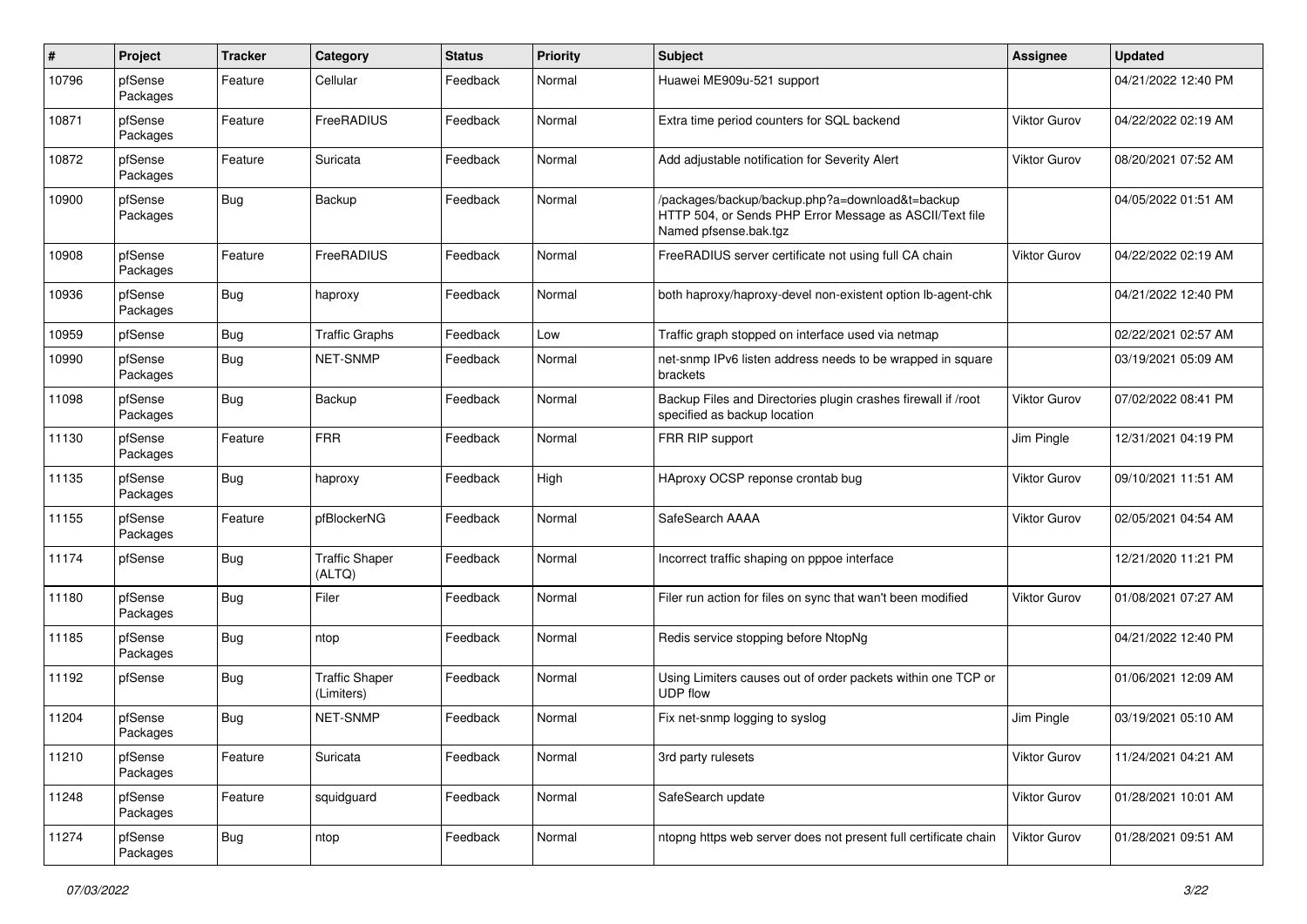| #     | Project             | <b>Tracker</b> | Category      | <b>Status</b> | <b>Priority</b> | <b>Subject</b>                                                                  | <b>Assignee</b>     | <b>Updated</b>      |
|-------|---------------------|----------------|---------------|---------------|-----------------|---------------------------------------------------------------------------------|---------------------|---------------------|
| 11295 | pfSense<br>Packages | Feature        | pfBlockerNG   | Feedback      | Normal          | DNSBL IDN support                                                               | Viktor Gurov        | 09/10/2021 11:33 AM |
| 11301 | pfSense<br>Packages | Feature        | <b>FRR</b>    | Feedback      | Normal          | Switch FRR to use default rc file as a service control base                     | Jim Pingle          | 01/28/2021 09:35 AM |
| 11331 | pfSense<br>Packages | Bug            | FreeRADIUS    | Feedback      | Normal          | FreeRADIUS latest package upgrade broke Plain Mac<br>Authentication             | Viktor Gurov        | 01/30/2021 10:08 AM |
| 11343 | pfSense<br>Packages | Bug            | <b>BIND</b>   | Feedback      | Low             | Invalid link to pfSense-pkg-bind changelog                                      | Viktor Gurov        | 04/05/2022 08:12 AM |
| 11345 | pfSense<br>Packages | Bug            | <b>FRR</b>    | Feedback      | Normal          | FRR-OSPF - No "prefix-list" possible                                            | Jim Pingle          | 02/04/2021 11:03 PM |
| 11388 | pfSense<br>Packages | Bug            | FreeRADIUS    | Feedback      | Normal          | Captive Portal authentication error with MySQL backend                          | <b>Viktor Gurov</b> | 02/10/2021 08:54 AM |
| 11404 | pfSense<br>Packages | Bug            | <b>FRR</b>    | Feedback      | Normal          | Incorrect prefix/access lists migration on update                               | Viktor Gurov        | 02/18/2021 09:49 AM |
| 11434 | pfSense<br>Packages | Bug            | squidguard    | Feedback      | Normal          | SquidGuard over 1.16.18 11                                                      |                     | 04/21/2022 12:40 PM |
| 11477 | pfSense<br>Packages | Bug            | <b>FRR</b>    | Feedback      | Normal          | FRR does not recognize some BFD options                                         | Viktor Gurov        | 02/26/2021 10:52 PM |
| 11491 | pfSense<br>Packages | Bug            | haproxy       | Feedback      | Normal          | haproxy-devel v0.62_2 - startup error 'httpchk'                                 | Viktor Gurov        | 06/22/2021 08:46 AM |
| 11515 | pfSense<br>Packages | Bug            | node_exporter | Feedback      | Normal          | node exporter 0.18.1 1 - Unable to interact or start the<br>service from web ui | Viktor Gurov        | 07/14/2021 12:37 PM |
| 11530 | pfSense<br>Packages | Bug            | ntop          | Feedback      | Low             | ntopng 4.2 needs to be updated to 4.3, Bug when accessing a<br>host for details |                     | 03/05/2022 08:35 PM |
| 11539 | pfSense             | Bug            | <b>IPsec</b>  | Feedback      | Normal          | Mobile IPsec "split_include" value of 0.0.0.0/0 causes some<br>clients to fail  | Jim Pingle          | 06/28/2022 12:01 PM |
| 11545 | pfSense             | Regression     | Interfaces    | Feedback      | Normal          | Primary interface address is not always used when VIPs are<br>present           | Reid Linnemann      | 06/28/2022 12:01 PM |
| 11681 | pfSense<br>Packages | Bug            | <b>FRR</b>    | Feedback      | Normal          | FRR generates invalid BFD configuration after removing<br>interfaces            | <b>Viktor Gurov</b> | 07/14/2021 04:40 PM |
| 11693 | pfSense<br>Packages | Bug            | <b>FRR</b>    | Feedback      | Normal          | IPv6 static routing fails                                                       | <b>Viktor Gurov</b> | 04/26/2022 08:50 AM |
| 11738 | pfSense<br>Packages | Regression     | squidquard    | Feedback      | Normal          | SquidGuard 1.16.18_17 Not Filtering Blacklist<br>No-Transparent Mode            | Viktor Gurov        | 12/21/2021 05:48 AM |
| 11746 | pfSense<br>Packages | <b>Bug</b>     | FreeRADIUS    | Feedback      | Normal          | Second LDAP server configuration misses the ipaNThash<br>control attribute      | <b>Viktor Gurov</b> | 07/14/2021 01:44 PM |
| 11756 | pfSense<br>Packages | <b>Bug</b>     | haproxy       | Feedback      | Normal          | HaProxy does not transfer backend states during reload                          | Viktor Gurov        | 07/14/2021 01:21 PM |
| 11847 | pfSense<br>Packages | <b>Bug</b>     | <b>FRR</b>    | Feedback      | Normal          | Filters not applied to PEER Groups                                              | <b>Viktor Gurov</b> | 07/30/2021 07:45 PM |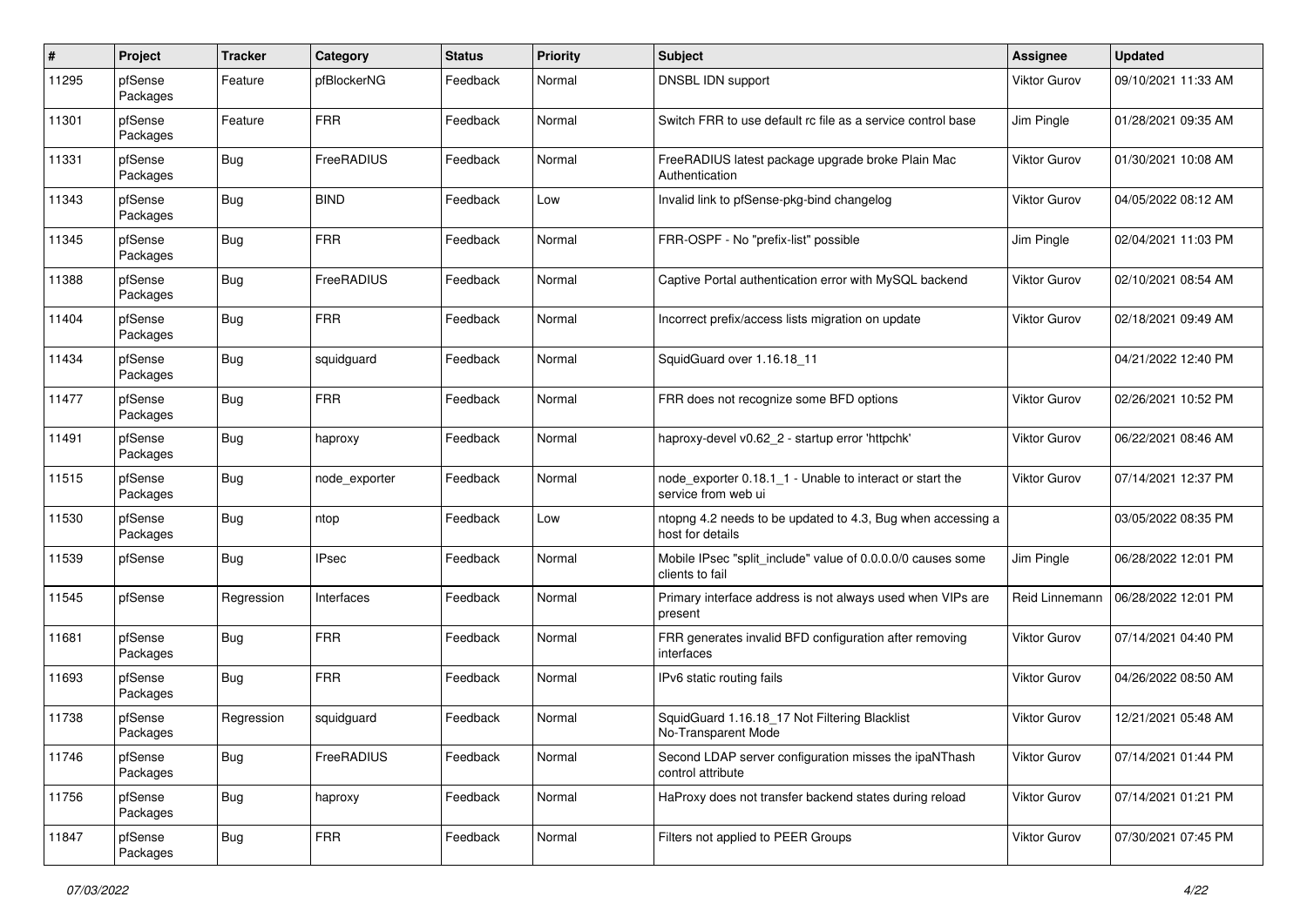| $\vert$ # | Project             | <b>Tracker</b> | Category             | <b>Status</b> | <b>Priority</b> | <b>Subject</b>                                                                     | Assignee            | <b>Updated</b>      |
|-----------|---------------------|----------------|----------------------|---------------|-----------------|------------------------------------------------------------------------------------|---------------------|---------------------|
| 11879     | pfSense<br>Packages | Feature        | <b>ACME</b>          | Feedback      | Normal          | Add support for SSL.com ACME server                                                | Jim Pingle          | 03/02/2022 02:03 PM |
| 11937     | pfSense<br>Packages | Bug            | haproxy              | Feedback      | Normal          | HAproxy "Use Client-IP" option breaks Captive Portal                               | Viktor Gurov        | 06/22/2021 08:48 AM |
| 11960     | pfSense             | Bug            | Gateway Monitoring   | Feedback      | Normal          | Gateway Monitoring Traffic Goes Out Default Gateway                                |                     | 12/20/2021 05:43 AM |
| 11961     | pfSense<br>Packages | Bug            | <b>FRR</b>           | Feedback      | Normal          | FRR OSPF add unwanted area 0 authentication to router ospf                         | <b>Viktor Gurov</b> | 09/16/2021 10:25 PM |
| 11980     | pfSense<br>Packages | Bug            | FreeRADIUS           | Feedback      | Normal          | EAP does not work with SQL backend                                                 |                     | 07/21/2021 07:24 AM |
| 12036     | pfSense<br>Packages | <b>Bug</b>     | Zabbix               | Feedback      | Normal          | Certificate Manager page do not show Zabbix used certificates                      | Viktor Gurov        | 07/15/2021 11:46 AM |
| 12055     | pfSense             | Feature        | Virtual IP Addresses | Feedback      | Normal          | Option to disable XMLRPC Sync for Loopback Virtual IPs                             |                     | 06/18/2021 09:05 AM |
| 12073     | pfSense<br>Packages | Bug            | <b>NET-SNMP</b>      | Feedback      | Normal          | netsnmptrapd.conf syntax is wrong                                                  |                     | 04/21/2022 12:40 PM |
| 12114     | pfSense<br>Packages | <b>Bug</b>     | syslog-ng            | Feedback      | Normal          | syslog-ng only binds to the last specified interface                               |                     | 04/21/2022 12:40 PM |
| 12160     | pfSense<br>Packages | Regression     | syslog-ng            | Feedback      | High            | An invalid configuration is generated when choosing TLS as<br>the default protocol | Jim Pingle          | 07/23/2021 03:27 PM |
| 12167     | pfSense<br>Packages | Bug            | <b>FRR</b>           | Feedback      | Normal          | BGP TCP setkey not set if neighbor is in peer group                                | Viktor Gurov        | 09/16/2021 09:38 AM |
| 12206     | pfSense<br>Packages | Bug            | <b>NET-SNMP</b>      | Feedback      | Normal          | Certificate Manager page doesn't show Net-SNMP used<br>certificates                | Viktor Gurov        | 12/30/2021 09:40 AM |
| 12215     | pfSense             | Regression     | OpenVPN              | Feedback      | Normal          | OpenVPN does not resync when running on a gateway group                            |                     | 12/22/2021 05:49 AM |
| 12258     | pfSense<br>Packages | Bug            | WireGuard            | Feedback      | Normal          | Copy key buttons only work in HTTPS mode                                           |                     | 02/03/2022 04:57 AM |
| 12264     | pfSense<br>Packages | Bug            | Squid                | Feedback      | Low             | Stray <table> line in squid_monitor.php</table>                                    | Viktor Gurov        | 12/23/2021 10:53 AM |
| 12278     | pfSense<br>Packages | Regression     | Zabbix               | Feedback      | Normal          | Invalid plugin_certificates() function name                                        | Viktor Gurov        | 08/19/2021 05:52 AM |
| 12292     | pfSense<br>Packages | Feature        | Suricata             | Feedback      | Normal          | GeoIP look on the Alerts, Blocked and Files pages                                  | Viktor Gurov        | 08/23/2021 08:16 AM |
| 12322     | pfSense<br>Packages | <b>Bug</b>     | Suricata             | Feedback      | Normal          | Suricata creates invalid HOME_NET entries                                          | <b>Viktor Gurov</b> | 09/10/2021 11:42 AM |
| 12330     | pfSense<br>Packages | Bug            | pfBlockerNG          | Feedback      | Normal          | pfBlockerNG devel creating invalid NAT rules on boot                               |                     | 04/21/2022 12:40 PM |
| 12351     | pfSense<br>Packages | Todo           | pfBlockerNG          | Feedback      | Normal          | Remove non-functional feeds                                                        | Viktor Gurov        | 02/04/2022 02:29 PM |
| 12354     | pfSense<br>Packages | Todo           | haproxy              | Feedback      | High            | Update haproxy-devel to mitigate CVE-2021-40346                                    | Viktor Gurov        | 05/12/2022 08:50 AM |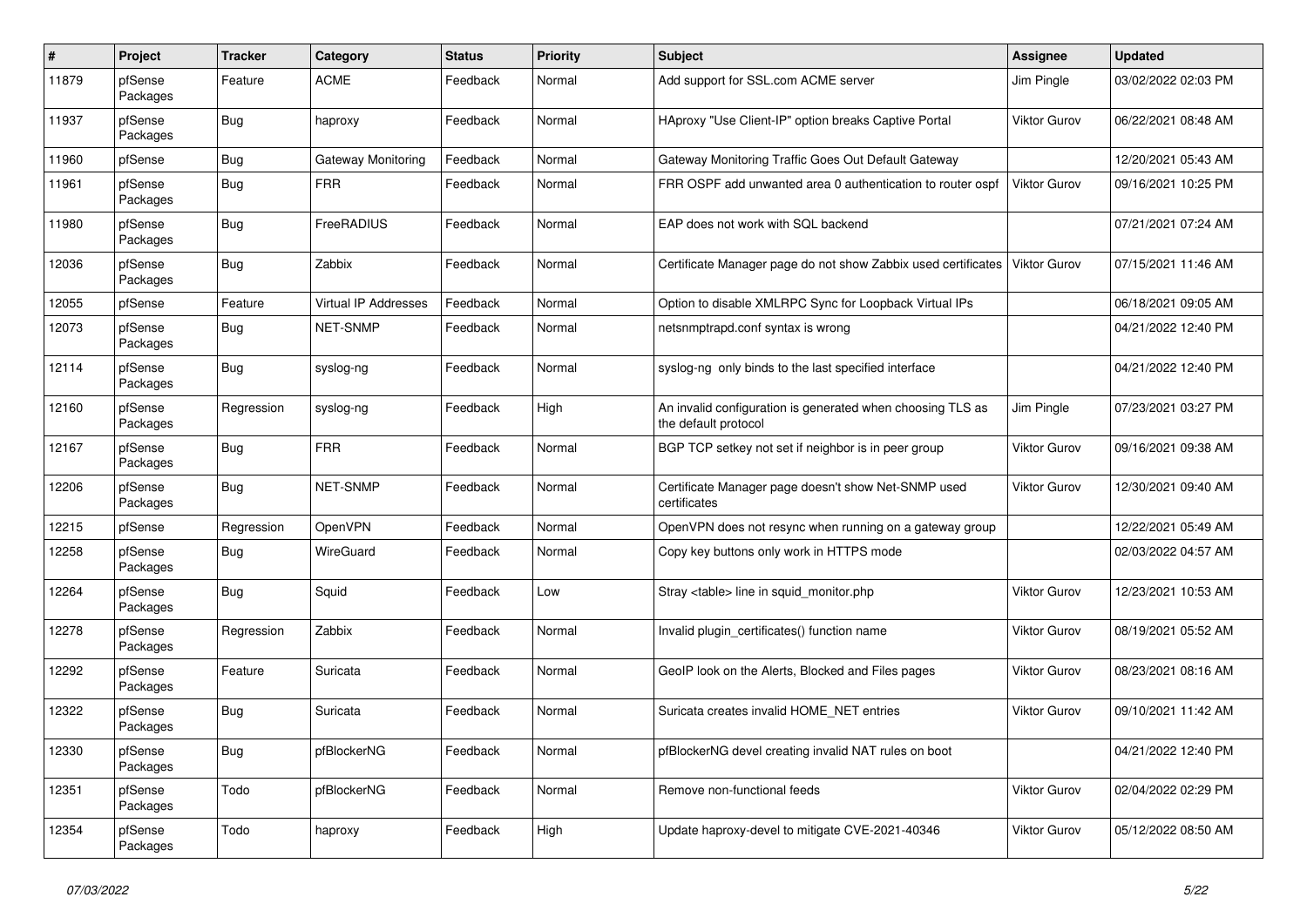| $\sharp$ | Project             | <b>Tracker</b> | Category                            | <b>Status</b> | Priority | <b>Subject</b>                                                                                                                                                          | Assignee            | <b>Updated</b>      |
|----------|---------------------|----------------|-------------------------------------|---------------|----------|-------------------------------------------------------------------------------------------------------------------------------------------------------------------------|---------------------|---------------------|
| 12414    | pfSense<br>Packages | Bug            | pfBlockerNG                         | Feedback      | Normal   | DNSBL SafeSearch page displays input validation error if DoH<br>DoT blocking is not enabled                                                                             |                     | 12/30/2021 02:49 PM |
| 12423    | pfSense<br>Packages | Bug            | pfBlockerNG                         | Feedback      | Normal   | Dashboard shows "SQLite database missing, Force Reload<br>DNSBL to recover!"                                                                                            |                     | 12/31/2021 01:06 PM |
| 12475    | pfSense<br>Packages | <b>Bug</b>     | OpenVPN Client<br>Export            | Feedback      | Normal   | OpenVPN Client Export does not show certificate without<br>private key                                                                                                  | Jim Pingle          | 02/17/2022 08:24 AM |
| 12506    | pfSense<br>Packages | Bug            | Suricata                            | Feedback      | Normal   | Only selected instance is restarted on suppress list change                                                                                                             | Viktor Gurov        | 12/01/2021 04:43 AM |
| 12543    | pfSense             | Bug            | Web Interface                       | Feedback      | Normal   | Deleteing a Outbound NAT rule gave me an empty rule and<br>displayed php error in UI.                                                                                   |                     | 02/14/2022 04:36 AM |
| 12547    | pfSense             | Bug            | Operating System                    | Feedback      | Normal   | unsheduled system reboot/crash                                                                                                                                          | Mateusz Guzik       | 12/01/2021 01:20 PM |
| 12643    | pfSense<br>Packages | Regression     | Suricata                            | Feedback      | Normal   | Rule categories are cleared after clicking the save button on<br>the Global Settings page                                                                               |                     | 12/30/2021 03:44 AM |
| 12653    | pfSense<br>Packages | Regression     | <b>FRR</b>                          | Feedback      | Normal   | RIP related startup error                                                                                                                                               | Viktor Gurov        | 12/30/2021 08:37 AM |
| 12683    | pfSense<br>Packages | Bug            | Snort                               | Feedback      | Normal   | snort_get_vpns_list() does not include OpenVPN CSO                                                                                                                      | Viktor Gurov        | 02/15/2022 10:47 AM |
| 12706    | pfSense<br>Packages | Bug            | pfBlockerNG                         | Feedback      | Normal   | pfBlockerNG and unbound does not work after switching /var<br>to RAM disk                                                                                               | Viktor Gurov        | 03/24/2022 10:47 AM |
| 12742    | pfSense<br>Packages | Bug            | FreeRADIUS                          | Feedback      | Normal   | freeRADIUS virtual-server-default: modules dailycounter,<br>monthlycounter, noresetcounter, expire on login in authorize<br>section prevent virtual server from loading |                     | 03/01/2022 12:45 PM |
| 12829    | pfSense             | Bug            | <b>Traffic Shaper</b><br>(Limiters) | Feedback      | Normal   | Dummynet kernel module fails to load after upgrade.                                                                                                                     |                     | 03/17/2022 09:26 AM |
| 12853    | pfSense             | Bug            | <b>NAT Reflection</b>               | Feedback      | High     | Network Address Translation - Pure NAT pfsense freeze after<br>reboot                                                                                                   |                     | 02/22/2022 08:40 AM |
| 12865    | pfSense<br>Packages | Todo           | <b>RRD Summary</b>                  | Feedback      | Normal   | <b>RRD Summary improvements</b>                                                                                                                                         | <b>Viktor Gurov</b> | 03/04/2022 12:20 PM |
| 12869    | pfSense<br>Packages | Bug            | <b>BIND</b>                         | Feedback      | Normal   | Bind DNS Package AAAA filtering Broken on new ZFS Installs                                                                                                              | Viktor Gurov        | 03/09/2022 12:38 PM |
| 12877    | pfSense             | Bug            | Dynamic DNS                         | Feedback      | Normal   | Cloudflare DynDNS fails to update more than two addresses                                                                                                               |                     | 05/29/2022 06:56 PM |
| 12882    | pfSense<br>Packages | Feature        | pfBlockerNG                         | Feedback      | Normal   | Add the option to specify CURLOPT INTERFACE in<br>pfBlockerNG IPv4/IPv6 lists                                                                                           |                     | 03/24/2022 11:16 AM |
| 12907    | pfSense<br>Packages | <b>Bug</b>     | PIMD                                | Feedback      | Normal   | PIMD: Nonexistent interfaces should be hidden/disabled in<br>pimd.conf before bringing up the service                                                                   |                     | 03/07/2022 03:51 PM |
| 12926    | pfSense             | Bug            | Interfaces                          | Feedback      | Normal   | Changing LAGG type on CARP interfaces makes VIPs go to<br>an "init" State                                                                                               |                     | 03/10/2022 10:52 AM |
| 12951    | pfSense<br>Packages | Bug            | <b>FRR</b>                          | Feedback      | Normal   | FRR cannot remove IPv6 routes                                                                                                                                           |                     | 03/22/2022 09:24 PM |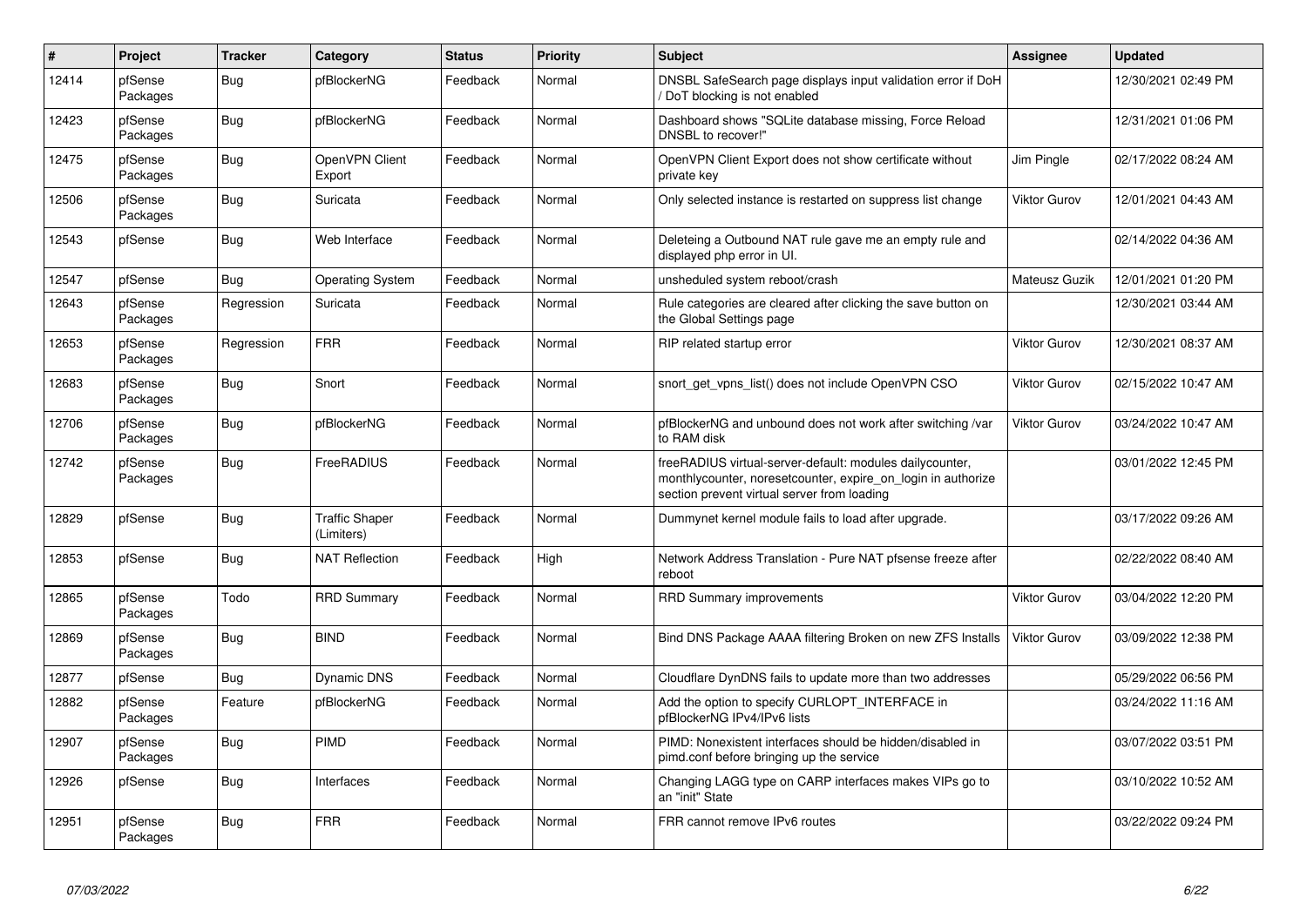| ∦     | Project             | <b>Tracker</b> | Category                | <b>Status</b> | <b>Priority</b> | <b>Subject</b>                                                                                                                           | Assignee              | <b>Updated</b>      |
|-------|---------------------|----------------|-------------------------|---------------|-----------------|------------------------------------------------------------------------------------------------------------------------------------------|-----------------------|---------------------|
| 12959 | pfSense             | Bug            | DHCP (IPv4)             | Feedback      | Normal          | dhcplease process wrongly update host file if client-hostname<br>is empty                                                                |                       | 07/01/2022 09:10 AM |
| 12963 | pfSense<br>Packages | Feature        | Nmap                    | Feedback      | Normal          | Run nmap scans in the background                                                                                                         | Jim Pingle            | 06/06/2022 06:55 PM |
| 12980 | pfSense Docs        | Todo           | OpenVPN                 | Feedback      | Normal          | Add warnings against OpenVPN Shared Key mode                                                                                             | Jim Pingle            | 03/24/2022 02:11 PM |
| 13002 | pfSense<br>Packages | Regression     | <b>BIND</b>             | Feedback      | Normal          | BIND 9.16_13 could not find existing DNSSEC keys at<br>/cf/named/etc/namedb/keys due to directory change                                 | <b>Viktor Gurov</b>   | 03/31/2022 12:14 PM |
| 13022 | pfSense<br>Packages | <b>Bug</b>     | haproxy                 | Feedback      | Normal          | HAProxy - Sub Frontends ignore Client verification CA<br>certificates                                                                    |                       | 04/06/2022 12:55 PM |
| 13034 | pfSense<br>Packages | Bug            | Zabbix                  | Feedback      | Normal          | Zabbix6 Agent and Proxy fail to set the PSK from the web GUI<br>in its conf files                                                        | Viktor Gurov          | 04/06/2022 11:59 AM |
| 13095 | pfSense<br>Packages | <b>Bug</b>     | Snort                   | Feedback      | Normal          | Snort VRT change in Shared Object Rules path name results<br>in failure to extract and update Snort Shared Object Rules<br>when enabled  | <b>Bill Meeks</b>     | 04/25/2022 12:22 PM |
| 13096 | pfSense<br>Packages | Feature        | Snort                   | Feedback      | Normal          | Improve robustness of Snort Rules Update Log size limitation<br>logic                                                                    | <b>Bill Meeks</b>     | 04/25/2022 12:22 PM |
| 13098 | pfSense<br>Packages | Bug            | haproxy                 | Feedback      | Low             | HAProxy Virtual IP broken link under Frontend setup                                                                                      |                       | 04/27/2022 08:35 AM |
| 13114 | pfSense<br>Packages | <b>Bug</b>     | <b>BIND</b>             | Feedback      | Normal          | BIND calls rndc in rc stop when named is not running                                                                                     | <b>Stuart Wyatt</b>   | 05/04/2022 12:41 PM |
| 13115 | pfSense<br>Packages | <b>Bug</b>     | WireGuard               | Feedback      | Normal          | WireGuard panic due to KBI changes in ```udp_tun_func_t()`                                                                               | Christian<br>McDonald | 05/15/2022 10:47 AM |
| 13205 | pfSense Docs        | New Content    | Backup / Restore        | Feedback      | Normal          | ZFS Boot Environment documentation                                                                                                       | Christian<br>McDonald | 05/31/2022 10:55 AM |
| 13211 | pfSense Docs        | New Content    | OpenVPN                 | Feedback      | Normal          | OpenVPN DCO Documentation                                                                                                                | Jim Pingle            | 06/15/2022 10:42 AM |
| 13223 | pfSense Docs        | New Content    | Routing / Gateways      | Feedback      | Normal          | Document new gateway state killing behavior                                                                                              | Jim Pingle            | 05/27/2022 01:59 PM |
| 13229 | pfSense Docs        | Todo           | <b>Captive Portal</b>   | Feedback      | Normal          | Update documentation for IPFW to PF transition for Limiters<br>and Captive Portal                                                        | Jim Pingle            | 05/27/2022 03:04 PM |
| 13233 | pfSense Plus        | Bug            | OpenVPN                 | Feedback      | Normal          | OpenVPN DCO connection fails with Auth Digest Algorithm<br>set to SHA512                                                                 |                       | 05/31/2022 03:39 PM |
| 13290 | pfSense             | Regression     | <b>Captive Portal</b>   | Feedback      | Normal          | Error "dummynet: bad switch 21!" with Captive Portals and<br>Limiters active                                                             |                       | 07/01/2022 04:53 AM |
| 13310 | pfSense             | Bug            | Rules / NAT             | Feedback      | Normal          | Each line in the NPt destination IPv6 prefix list also contains<br>the network of the previous line when multiple choices are<br>present | Jim Pingle            | 06/28/2022 12:01 PM |
| 13316 | pfSense             | Regression     | <b>Operating System</b> | Feedback      | Normal          | 'vmstat -m'' value for "temp" is accounted for incorrectly,<br>resulting in underflows                                                   | Mateusz Guzik         | 06/29/2022 10:01 AM |
| 13317 | pfSense             | <b>Bug</b>     | PHP Interpreter         | Feedback      | Normal          | 'array filter'' PHP Errors in "interfaces.inc"                                                                                           | Reid Linnemann        | 06/30/2022 11:46 AM |
| 13318 | pfSense             | <b>Bug</b>     | Web Interface           | Feedback      | Low             | NDP Table not showing hostname                                                                                                           | Jim Pingle            | 07/02/2022 02:57 AM |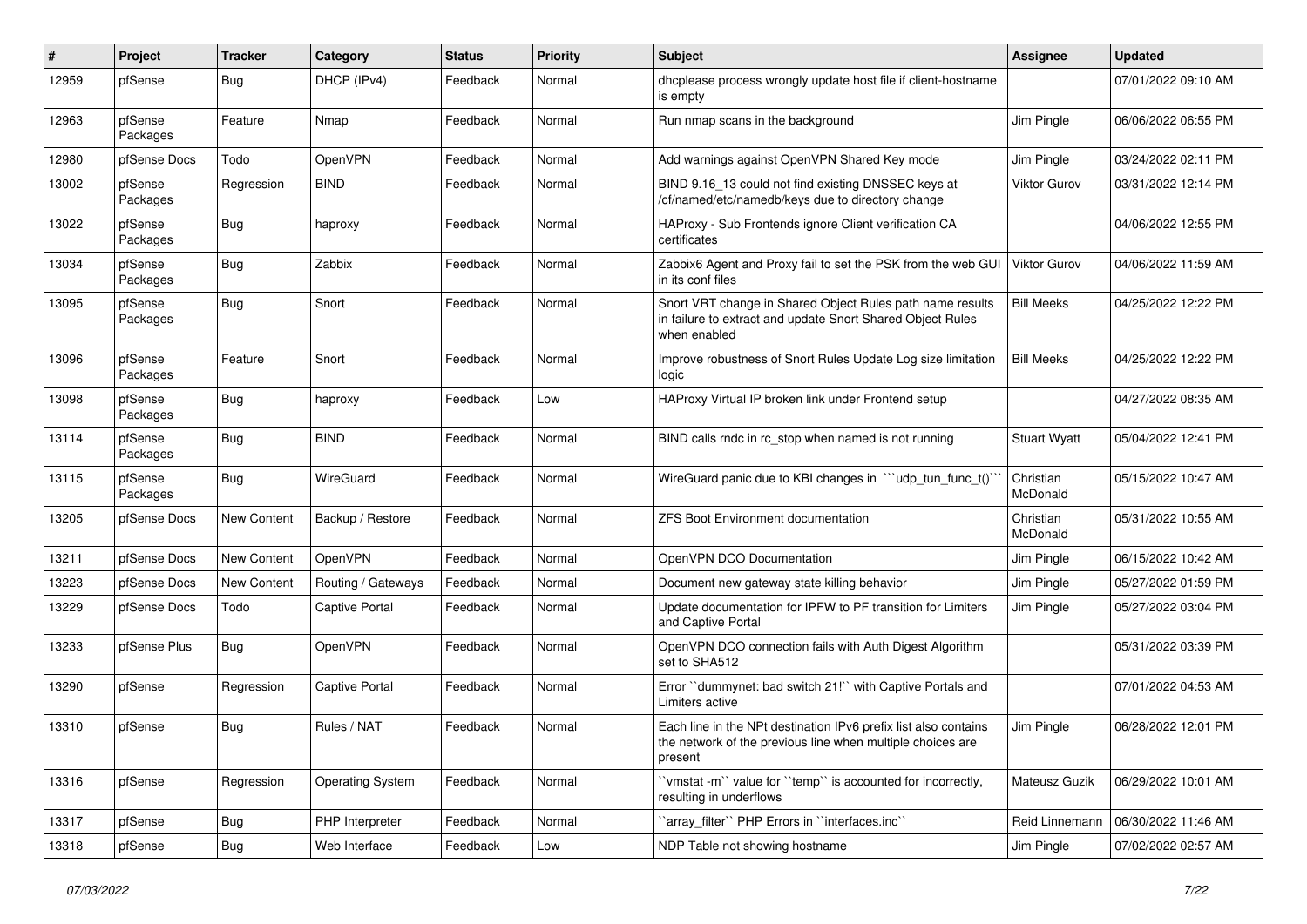| #     | Project             | <b>Tracker</b> | Category                    | <b>Status</b>                 | <b>Priority</b> | <b>Subject</b>                                                                                                                                 | Assignee          | <b>Updated</b>      |
|-------|---------------------|----------------|-----------------------------|-------------------------------|-----------------|------------------------------------------------------------------------------------------------------------------------------------------------|-------------------|---------------------|
| 13268 | pfSense             | Todo           | Console Menu                | Ready To Test   Normal        |                 | columns don't align nicely in console with medium-long<br>interface names                                                                      |                   | 06/12/2022 10:32 PM |
| 1257  | pfSense             | Feature        | Certificates                | <b>Pull Request</b><br>Review | Normal          | Handle encypted CA/Certificate private keys                                                                                                    |                   | 10/12/2020 07:12 AM |
| 2386  | pfSense             | Feature        | Interfaces                  | <b>Pull Request</b><br>Review | Normal          | Bridge member that is not an assigned interface                                                                                                | Viktor Gurov      | 12/02/2020 06:01 AM |
| 7996  | pfSense             | Bug            | Web Interface               | <b>Pull Request</b><br>Review | Very Low        | Unnecessary link tag in login page                                                                                                             | Marcos<br>Mendoza | 06/28/2022 12:01 PM |
| 9887  | pfSense             | <b>Bug</b>     | Rules / NAT                 | <b>Pull Request</b><br>Review | Low             | Rule separator positions change when deleting multiple rules                                                                                   |                   | 07/01/2022 02:25 PM |
| 10462 | pfSense<br>Packages | Feature        | <b>LCDProc</b>              | <b>Pull Request</b><br>Review | Normal          | <b>CPU Temp Screen</b>                                                                                                                         |                   | 11/29/2021 08:28 AM |
| 10904 | pfSense             | Feature        | <b>DHCP Relay</b>           | <b>Pull Request</b><br>Review | Normal          | Support vti interfaces in dhcrelay                                                                                                             | Luiz Souza        | 10/12/2020 07:35 AM |
| 11163 | pfSense<br>Packages | Feature        | <b>ACME</b>                 | <b>Pull Request</b><br>Review | Normal          | Preferred Chain option                                                                                                                         |                   | 10/18/2021 09:10 AM |
| 11206 | pfSense<br>Packages | Feature        | <b>FRR</b>                  | <b>Pull Request</b><br>Review | Normal          | <b>FRR 7.5</b>                                                                                                                                 | Jim Pingle        | 01/08/2021 12:47 PM |
| 11377 | pfSense<br>Packages | <b>Bug</b>     | <b>FRR</b>                  | <b>Pull Request</b><br>Review | Normal          | <b>FRR</b> deinstall                                                                                                                           |                   | 03/10/2021 08:21 AM |
| 11508 | pfSense             | Todo           | Web Interface               | <b>Pull Request</b><br>Review | Low             | Update SimplePie to to v1.5.6                                                                                                                  |                   | 02/23/2021 07:23 AM |
| 11570 | pfSense             | Regression     | Gateways                    | <b>Pull Request</b><br>Review | Normal          | Gateway monitoring services is not always restarted on<br>interface events, which may prevent a WAN from recovering<br>back to an online state | Viktor Gurov      | 06/28/2022 12:01 PM |
| 11589 | pfSense             | Feature        | <b>Traffic Graphs</b>       | <b>Pull Request</b><br>Review | Low             | Fix iftop experimental traffic fetcher, unify and improve output<br>style                                                                      |                   | 03/03/2021 03:30 PM |
| 11877 | pfSense             | Bug            | Web Interface               | <b>Pull Request</b><br>Review | Very Low        | Labels and description dissapear in firewall schedule edit.php                                                                                 | Viktor Gurov      | 06/28/2022 12:01 PM |
| 12176 | pfSense             | Todo           | Interfaces                  | <b>Pull Request</b><br>Review | Normal          | Hide WireGuard interfaces on appropriate pages                                                                                                 |                   | 08/11/2021 12:52 AM |
| 12225 | pfSense             | Bug            | Authentication              | <b>Pull Request</b><br>Review | Normal          | Group membership field is not needed for remote groups                                                                                         | Viktor Gurov      | 06/28/2022 12:01 PM |
| 12385 | pfSense             | Bug            | <b>Virtual IP Addresses</b> | <b>Pull Request</b><br>Review | Normal          | deleteVIP() does not check 1:1 NAT and Outbound NAT rules                                                                                      | Viktor Gurov      | 06/28/2022 12:01 PM |
| 12431 | pfSense             | Todo           | Web Interface               | <b>Pull Request</b><br>Review | Normal          | GUI pages should use "POST" for AJAX calls, not "GET"                                                                                          | Viktor Gurov      | 06/28/2022 12:01 PM |
| 12462 | pfSense<br>Packages | Feature        | Telegraf                    | <b>Pull Request</b><br>Review | Normal-package  | Telegraf: Add "devfs" to ignore fs                                                                                                             | Offstage Roller   | 10/18/2021 09:03 AM |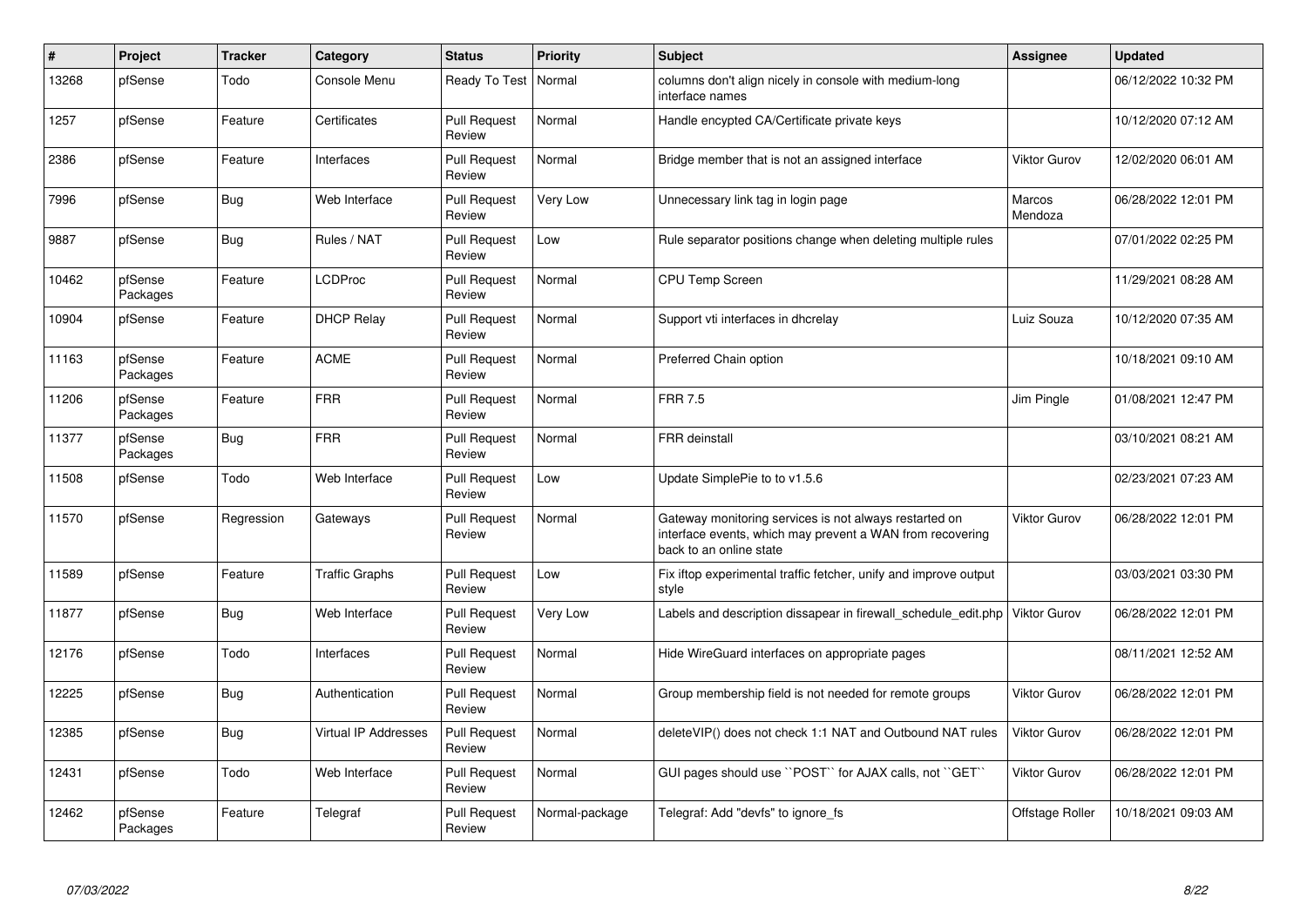| ∦     | Project             | <b>Tracker</b> | Category                        | <b>Status</b>                 | Priority       | <b>Subject</b>                                                                                | Assignee            | <b>Updated</b>      |
|-------|---------------------|----------------|---------------------------------|-------------------------------|----------------|-----------------------------------------------------------------------------------------------|---------------------|---------------------|
| 12464 | pfSense             | Bug            | Logging                         | <b>Pull Request</b><br>Review | Normal         | Syslog Auth messages are sent as Emergency Level                                              |                     | 06/28/2022 12:01 PM |
| 12494 | pfSense             | Feature        | Dynamic DNS                     | <b>Pull Request</b><br>Review | Normal         | DynDNS: make simultaneous update of IP and LegacyIP<br>possible                               | Lukas Wiest         | 11/01/2021 08:52 AM |
| 12495 | pfSense             | Feature        | Dynamic DNS                     | <b>Pull Request</b><br>Review | Normal         | DynDNS: add deSEC IPv4&v6 simultaneos update                                                  | Lukas Wiest         | 11/01/2021 08:53 AM |
| 12507 | pfSense<br>Packages | Bug            | softflowd                       | <b>Pull Request</b><br>Review | Normal         | Add support for bi-directional flows in softflowd                                             |                     | 11/11/2021 03:53 AM |
| 12673 | pfSense             | Bug            | Dashboard                       | <b>Pull Request</b><br>Review | Normal         | Firewall Logs Widget fails to update at intervals below 5<br>seconds.                         | <b>Viktor Gurov</b> | 06/28/2022 12:01 PM |
| 12720 | pfSense             | Bug            | Rules / NAT                     | <b>Pull Request</b><br>Review | Normal         | Hide the "tag" field on non-floating tabs                                                     | <b>Viktor Gurov</b> | 01/24/2022 03:11 PM |
| 12757 | pfSense             | Bug            | Diagnostics                     | <b>Pull Request</b><br>Review | Very Low       | Clean up /etc/inc/filter.inc use of pfctl -F                                                  |                     | 06/28/2022 12:01 PM |
| 12770 | pfSense Docs        | Todo           | <b>Firewall Rules</b>           | <b>Pull Request</b><br>Review | Normal         | Feedback on Firewall — Configuring firewall rules                                             |                     | 06/27/2022 07:42 AM |
| 12920 | pfSense             | Bug            | <b>Gateway Monitoring</b>       | <b>Pull Request</b><br>Review | Normal         | Gateway behavior differs when the gateway does not exist in<br>config.xml                     | <b>Viktor Gurov</b> | 06/28/2022 12:01 PM |
| 12947 | pfSense             | Bug            | DHCP (IPv6)                     | <b>Pull Request</b><br>Review | Normal         | DHCP6 client does not take any action if the interface IPv6<br>address changes during renewal |                     | 06/28/2022 12:01 PM |
| 12965 | pfSense<br>Packages | Bug            | <b>FRR</b>                      | <b>Pull Request</b><br>Review | Normal         | FRR BFD peer configuration is handled incorrectly in some<br>cases                            | Viktor Gurov        | 03/22/2022 08:04 AM |
| 12979 | pfSense<br>Packages | Bug            | Snort                           | <b>Pull Request</b><br>Review | High           | Snort Rules Update Process Using Deprecated FreeBSD<br><b>Subdirectory Name</b>               | <b>Bill Meeks</b>   | 03/24/2022 09:02 AM |
| 13063 | pfSense<br>Packages | Feature        | Cellular                        | <b>Pull Request</b><br>Review | Normal         | Cellular package shall support more modems and NMEA port                                      |                     | 05/06/2022 02:38 PM |
| 13072 | pfSense             | Feature        | <b>Traffic Shaper</b><br>(ALTQ) | <b>Pull Request</b><br>Review | Very Low       | Matching background/font colors of queue values with dark<br>theme.                           |                     | 04/19/2022 07:32 AM |
| 13085 | pfSense             | Feature        | OpenVPN                         | <b>Pull Request</b><br>Review | Normal         | OpenVPN: expose NBDD servers in GUI + fix GUI bugs                                            | Jim Pingle          | 04/22/2022 11:09 AM |
| 13094 | pfSense             | Feature        | Packet Capture                  | <b>Pull Request</b><br>Review | Normal         | Allow packet capture filtering in tagged packets                                              | Marcos<br>Mendoza   | 04/24/2022 06:06 PM |
| 13124 | pfSense             | Feature        | Web Interface                   | <b>Pull Request</b><br>Review | Normal         | Option to wait for interface selection before displaying firewall<br>rules                    |                     | 06/28/2022 12:01 PM |
| 13160 | pfSense<br>Packages | Feature        | Status_Monitoring               | Pull Request<br>Review        | Normal         | Option to sort monitoring graph views                                                         |                     | 05/13/2022 12:06 PM |
| 13165 | pfSense             | Feature        | Dashboard                       | <b>Pull Request</b><br>Review | Normal         | Feat: live update for Services dashboard widget                                               |                     | 05/15/2022 01:48 AM |
| 13214 | pfSense<br>Packages | <b>Bug</b>     | node_exporter                   | <b>Pull Request</b><br>Review | Normal-package | AttributeError: 'NoneType' object has no attribute 'text'                                     | lan Grindley        | 05/25/2022 08:20 AM |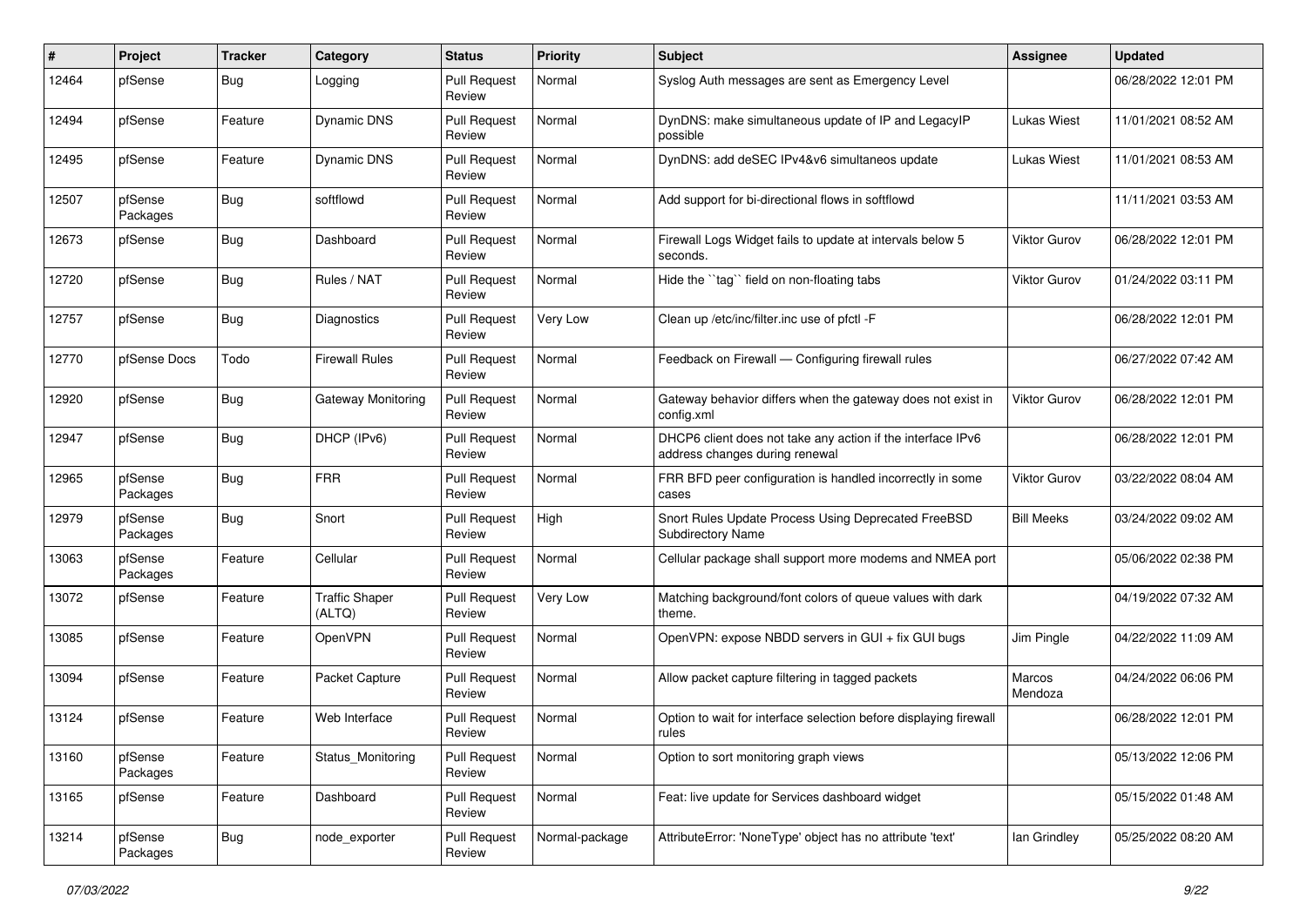| #     | Project             | <b>Tracker</b>     | Category                            | <b>Status</b>                 | <b>Priority</b> | <b>Subject</b>                                                                                              | Assignee                | <b>Updated</b>      |
|-------|---------------------|--------------------|-------------------------------------|-------------------------------|-----------------|-------------------------------------------------------------------------------------------------------------|-------------------------|---------------------|
| 13218 | pfSense             | <b>Bug</b>         | Interfaces                          | <b>Pull Request</b><br>Review | Normal          | GIF-based interface MTU is assigned to parent interface on<br>boot when parent interface is a LAGG          | <b>Viktor Gurov</b>     | 06/28/2022 12:01 PM |
| 13243 | pfSense             | Bug                | OpenVPN                             | <b>Pull Request</b><br>Review | Normal          | OpenVPN status for multi-user VPN shows info icon to display<br>RADIUS rules when there are none to display | Marcos<br>Mendoza       | 06/28/2022 12:01 PM |
| 13245 | pfSense             | Feature            | Aliases / Tables                    | <b>Pull Request</b><br>Review | Normal          | Type column on Alias lists                                                                                  | Jim Pingle              | 06/28/2022 12:01 PM |
| 13258 | pfSense             | Bug                | Console Menu                        | <b>Pull Request</b><br>Review | Low             | secret menu option 100                                                                                      | Jim Pingle              | 06/28/2022 12:01 PM |
| 13270 | pfSense Docs        | <b>New Content</b> | OpenVPN                             | <b>Pull Request</b><br>Review | Normal          | OpenVPN client gateway is incorrect when the server does not<br>push routes                                 | Marcos<br>Mendoza       | 06/26/2022 12:54 PM |
| 13272 | pfSense             | Bug                | <b>Captive Portal</b>               | <b>Pull Request</b><br>Review | Very Low        | Voucher CSV output has leading space before voucher code                                                    | Jim Pingle              | 06/28/2022 12:01 PM |
| 13295 | pfSense             | Bug                | Gateway Monitoring                  | <b>Pull Request</b><br>Review | Normal          | Incorrect function parameters for "get_dpinger_status()" call<br>in ``gwlb.inc``                            |                         | 06/28/2022 12:01 PM |
| 13298 | pfSense             | <b>Bug</b>         | <b>Dynamic DNS</b>                  | <b>Pull Request</b><br>Review | Normal          | Dynv6 does not check response code when updating                                                            | Tiago Beling<br>d'Avila | 06/28/2022 12:01 PM |
| 13303 | pfSense             | Bug                | <b>Dynamic DNS</b>                  | <b>Pull Request</b><br>Review | Normal          | DynDNS - DNSExit no longer working                                                                          | Koen Zomers             | 06/28/2022 12:01 PM |
| 13304 | pfSense             | Feature            | <b>Traffic Shaper</b><br>(ALTQ)     | <b>Pull Request</b><br>Review | Normal          | Add Broadcom Netextreme II (bxe) to the altg capable check                                                  |                         | 06/28/2022 12:01 PM |
| 13321 | pfSense             | Bug                | DHCP (IPv4)                         | <b>Pull Request</b><br>Review | Normal          | dhcpleases handles duplicate hostnames incorrectly                                                          |                         | 06/30/2022 07:06 AM |
| 3132  | pfSense             | Bug                | Gateway Monitoring                  | In Progress                   | Normal          | Gateway events for IPv6 affect IPv4 services and vice versa                                                 | <b>Viktor Gurov</b>     | 06/28/2022 12:01 PM |
| 4405  | pfSense             | Feature            | <b>Traffic Shaper</b><br>(ALTQ)     | In Progress                   | Normal          | Traffic shaping doesn't work when applied to a bridge interface                                             | Luiz Souza              | 02/09/2021 12:05 PM |
| 7389  | pfSense             | Bug                | <b>Traffic Shaper</b><br>(Limiters) | In Progress                   | Normal          | Limiter does not work with transparent proxy                                                                | Luiz Souza              | 02/01/2021 03:31 PM |
| 8611  | pfSense             | Bug                | Interfaces                          | In Progress                   | Normal          | unable to receive IPv6 RA's on SG-1000, default route lost                                                  | Luiz Souza              | 02/01/2021 03:31 PM |
| 9370  | pfSense Docs        | Correction         | General                             | In Progress                   | Normal          | Update old screenshots                                                                                      | Jim Pingle              | 12/03/2021 09:55 AM |
| 10502 | pfSense<br>Packages | Bug                | <b>Ildpd</b>                        | In Progress                   | Normal          | LLDP spamming errors on Netgate XG-7100                                                                     |                         | 04/21/2022 12:39 PM |
| 12144 | pfSense             | <b>Bug</b>         | <b>Operating System</b>             | In Progress                   | Normal          | Bug in "df -t" filtering if two filesystems use the same<br>mountpoint                                      | Mateusz Guzik           | 09/10/2021 10:07 AM |
| 12285 | pfSense<br>Packages | Feature            | Suricata                            | In Progress                   | Normal          | Add more EVE Logged Traffic protocols                                                                       | <b>Viktor Gurov</b>     | 08/20/2021 08:22 AM |
| 13093 | pfSense             | Bug                | Authentication                      | In Progress                   | Normal          | LDAP authentication fails with extended query and RFC2307<br>group lookups enabled                          |                         | 07/03/2022 08:37 AM |
| 1337  | pfSense             | Feature            | Interfaces                          | Assigned                      | Normal          | VLANs with different MAC address than parent interface                                                      |                         | 04/21/2022 12:39 PM |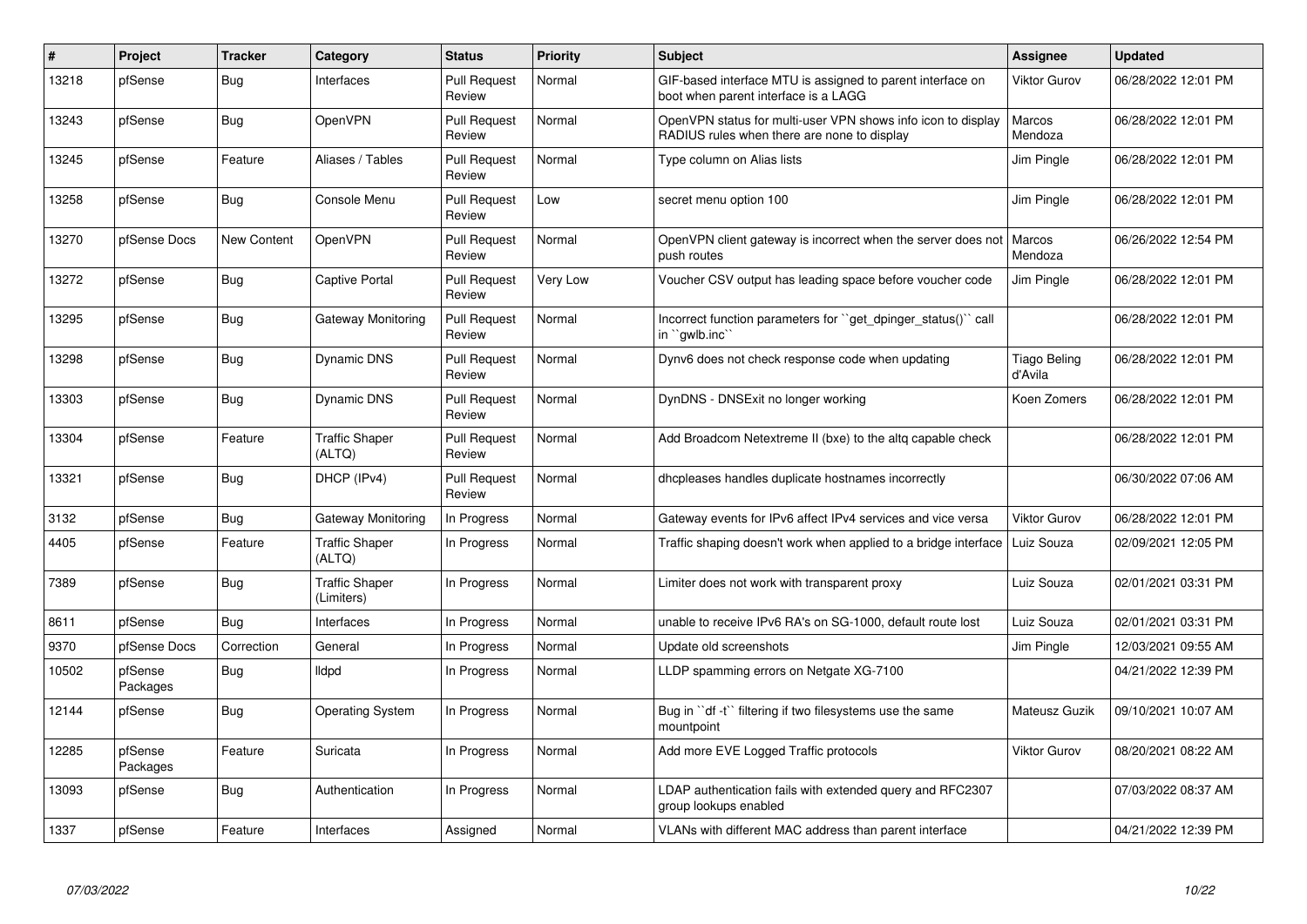| ∦     | Project             | <b>Tracker</b> | Category                            | <b>Status</b> | Priority | <b>Subject</b>                                                                           | Assignee             | <b>Updated</b>      |
|-------|---------------------|----------------|-------------------------------------|---------------|----------|------------------------------------------------------------------------------------------|----------------------|---------------------|
| 4234  | pfSense             | Feature        | IPsec                               | Assigned      | Low      | allow for strict user <> cn validation of mobile ipsec users<br>when using rsa+xauth     |                      | 01/24/2017 06:11 AM |
| 4298  | pfSense             | Bug            | <b>SNMP</b>                         | Assigned      | Very Low | Excessive errors from snmpd                                                              | Luiz Souza           | 09/13/2020 08:21 AM |
| 7138  | pfSense             | Bug            | DHCP (IPv6)                         | Assigned      | Normal   | Pfsense wide dhcpv6 client doesn't recognise ifid statement                              |                      | 04/21/2022 12:39 PM |
| 7398  | pfSense             | Feature        | <b>Traffic Graphs</b>               | Assigned      | Normal   | Show average value of bandwidth in/out on Dashboard trafic<br>graph                      | <b>Jared Dillard</b> | 08/21/2019 08:56 AM |
| 7400  | pfSense             | Bug            | <b>Traffic Graphs</b>               | Assigned      | Normal   | Traffic Graphs show bad data on 2.3.3 1                                                  | Jared Dillard        | 12/31/2021 05:47 PM |
| 9094  | pfSense             | Bug            | Hardware / Drivers                  | Assigned      | Normal   | MBT console settings are not forced to video console                                     |                      | 11/07/2018 10:23 AM |
| 10297 | pfSense<br>Packages | Feature        | FreeRADIUS                          | Assigned      | Normal   | IPv6 user attributes                                                                     |                      | 04/21/2022 12:39 PM |
| 11054 | pfSense<br>Packages | Bug            | FreeRADIUS                          | Assigned      | Normal   | Check Client Certificate CN not working as described                                     | Viktor Gurov         | 12/14/2021 07:22 AM |
| 11836 | pfSense<br>Packages | Bug            | <b>FRR</b>                          | Assigned      | Normal   | FRR ACCEPTFILTER unstable                                                                | <b>Viktor Gurov</b>  | 02/14/2022 07:20 AM |
| 12101 | pfSense<br>Packages | Bug            | arpwatch                            | Assigned      | Normal   | ArpWatch Suppression Mac for "flip-flop" not suppressing                                 | <b>Viktor Gurov</b>  | 10/09/2021 07:19 PM |
| 13215 | pfSense             | Bug            | Captive Portal                      | Assigned      | Normal   | Allowed MAC/IP/Hostname traffic counts for authorized users                              | Reid Linnemann       | 05/31/2022 05:31 PM |
| 1186  | pfSense             | <b>Bug</b>     | <b>RRD Graphs</b>                   | Confirmed     | Normal   | When in pure routing mode the rrd graphs are blank                                       |                      | 09/16/2015 04:31 PM |
| 1813  | pfSense             | Bug            | Rules / NAT                         | Confirmed     | Normal   | Static routes on WAN interfaces overridden by route-to for<br>firewall-initiated traffic |                      | 11/09/2016 02:06 PM |
| 1848  | pfSense             | <b>Bug</b>     | <b>Traffic Shaper</b><br>(Limiters) | Confirmed     | Normal   | Limiters after policy routing has taken place do not behave<br>correctly                 |                      | 10/25/2014 09:18 PM |
| 2042  | pfSense             | Bug            | <b>NAT Reflection</b>               | Confirmed     | Low      | NAT reflection doesn't apply to self-initiated traffic                                   |                      | 01/21/2021 10:38 PM |
| 2234  | pfSense             | Bug            | Web Interface                       | Confirmed     | Low      | Status: Traffic Graph - only shows interface's subnet                                    |                      | 01/15/2022 08:33 PM |
| 3796  | pfSense             | Bug            | Diagnostics                         | Confirmed     | Normal   | States summary fails and is very slow with large state tables                            |                      | 12/11/2021 08:03 PM |
| 3824  | pfSense             | <b>Bug</b>     | <b>Traffic Shaper</b><br>(Limiters) | Confirmed     | Normal   | Limiters on bridge break traffic outside locally-configured IP<br>subnets                | Luiz Souza           | 11/03/2016 07:16 PM |
| 3889  | pfSense             | Bug            | <b>XML Parser</b>                   | Confirmed     | Low      | Non relevant changes in config.xml                                                       |                      | 08/13/2019 12:23 PM |
| 3962  | pfSense<br>Packages | <b>Bug</b>     | ladvd                               | Confirmed     | Normal   | LADVD interface handling issues with lagg and bridge                                     |                      | 12/05/2016 01:59 PM |
| 4061  | pfSense             | Bug            | DHCP (IPv4)                         | Confirmed     | Normal   | dhcpd doesn't send client-hostname to peer, breaking DHCP<br>lease registrations w/HA    |                      | 02/24/2017 08:58 PM |
| 4154  | pfSense             | Bug            | User Manager /<br>Privileges        | Confirmed     | Normal   | RADIUS authentication not working over IPv6                                              |                      | 04/21/2022 12:39 PM |
| 4345  | pfSense             | Bug            | <b>Operating System</b>             | Confirmed     | Normal   | Traffic Shaping doesn't work with Xen netfront driver                                    |                      | 12/31/2021 05:30 PM |
| 4406  | pfSense             | <b>Bug</b>     | <b>Operating System</b>             | Confirmed     | Normal   | ALTQ problems with wireless cloned interfaces                                            | Luiz Souza           | 11/19/2015 12:06 AM |
| 4428  | pfSense             | Bug            | Interfaces                          | Confirmed     | Normal   | Setting media option on em(4) leads to infinite link cycling                             |                      | 07/06/2016 12:45 AM |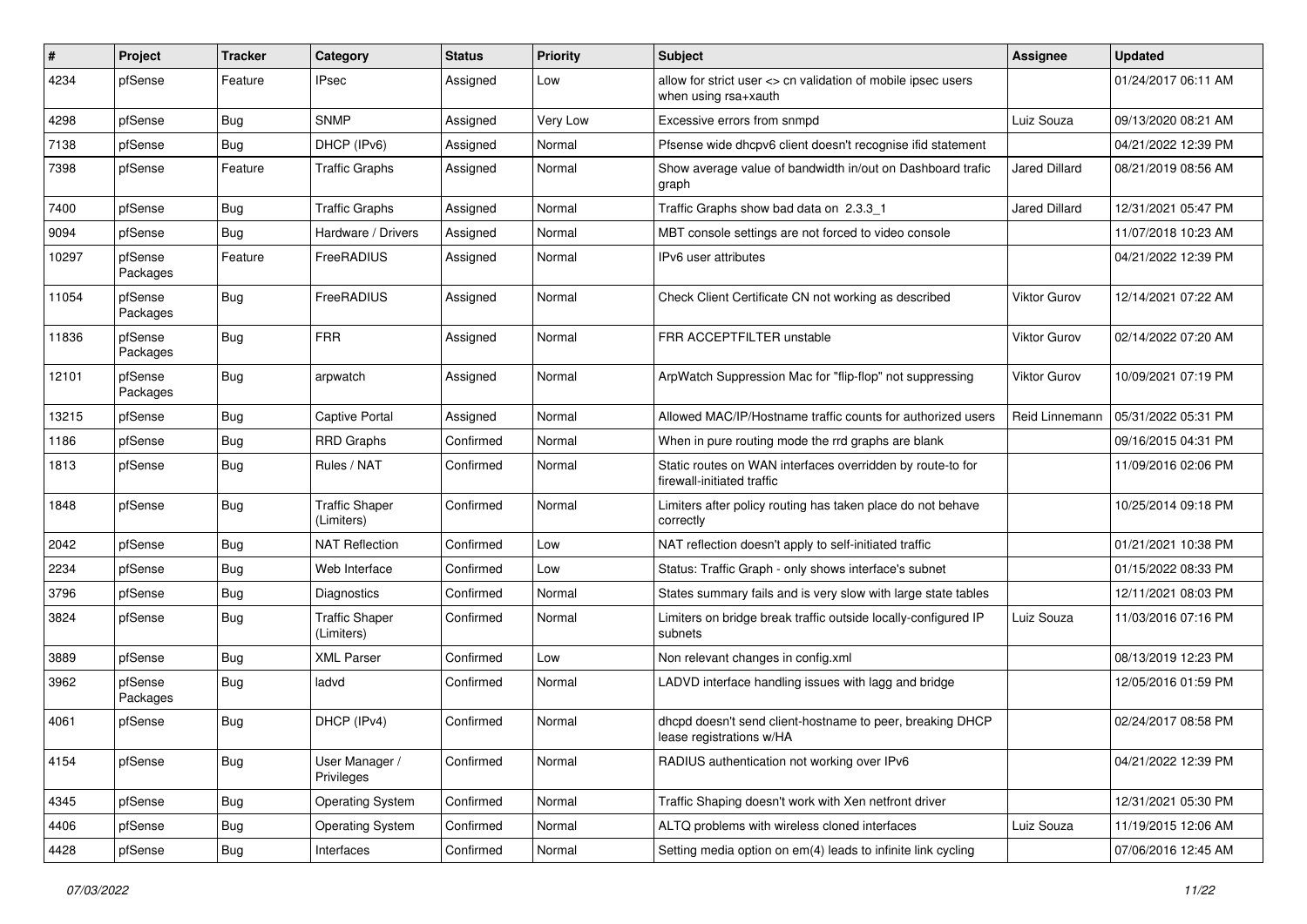| $\vert$ # | Project | <b>Tracker</b> | Category                | <b>Status</b> | <b>Priority</b> | Subject                                                                                                 | <b>Assignee</b>        | <b>Updated</b>      |
|-----------|---------|----------------|-------------------------|---------------|-----------------|---------------------------------------------------------------------------------------------------------|------------------------|---------------------|
| 4474      | pfSense | Bug            | Package System          | Confirmed     | Normal          | IP address change triggers reload of all packages                                                       |                        | 02/13/2017 07:21 AM |
| 4500      | pfSense | Bug            | UPnP/NAT-PMP            | Confirmed     | Normal          | Some miniupnp port mappings are not displayed in the Status<br>page                                     |                        | 04/25/2022 12:49 PM |
| 4845      | pfSense | <b>Bug</b>     | CARP                    | Confirmed     | High            | CARP preemption doesn't switch to backup where connectivity<br>between systems is lost but not NIC link |                        | 07/28/2015 07:55 AM |
| 5075      | pfSense | <b>Bug</b>     | Rules / NAT             | Confirmed     | Normal          | pf errors that don't return a line number on first line don't file<br>notice                            |                        | 09/01/2015 06:42 PM |
| 5091      | pfSense | <b>Bug</b>     | Rules / NAT             | Confirmed     | Very Low        | In rule creation destination ports fields (from and to) are too<br>small to read ports aliases names    |                        | 01/07/2020 07:48 AM |
| 5413      | pfSense | <b>Bug</b>     | <b>DNS Resolver</b>     | Confirmed     | High            | Incorrect Handling of Unbound Resolver [service restarts,<br>cache loss, DNS service interruption]      |                        | 06/19/2022 11:11 PM |
| 5469      | pfSense | <b>Bug</b>     | Package System          | Confirmed     | Low             | package.dtd XSD schema is a piece of pathetic, useless,<br>unmaintained junk                            |                        | 11/22/2015 06:26 AM |
| 5658      | pfSense | <b>Bug</b>     | <b>Captive Portal</b>   | Confirmed     | Low             | Files with the same name cannot be uploaded to multiple<br>captive portal zones                         |                        | 12/18/2015 07:19 PM |
| 5791      | pfSense | Bug            | Rules / NAT             | Confirmed     | Normal          | tftp-proxy functionality is easilly broken by unrelated rules                                           |                        | 07/10/2016 12:24 AM |
| 5887      | pfSense | Bug            | Interfaces              | Confirmed     | Normal          | hardware_offloading_applyflags sets/unsets most values when<br>already set correctly                    |                        | 07/06/2016 03:31 PM |
| 6011      | pfSense | <b>Bug</b>     | Web Interface           | Confirmed     | Low             | IPv6 link local fails HTTP REFERER check                                                                |                        | 09/04/2016 09:57 AM |
| 6055      | pfSense | Bug            | Package System          | Confirmed     | Low             | Menu items may remain from packages no longer installed                                                 |                        | 06/18/2021 08:46 PM |
| 6167      | pfSense | Bug            | <b>IPsec</b>            | Confirmed     | Normal          | IPsec IPComp not working                                                                                | George<br>Neville-Neil | 09/22/2020 06:07 PM |
| 6220      | pfSense | <b>Bug</b>     | <b>Operating System</b> | Confirmed     | Normal          | state mismatch with host-initiated traffic matching binat to IP<br>not locally assigned                 | Luiz Souza             | 06/08/2016 09:23 AM |
| 6255      | pfSense | Bug            | PPP Interfaces          | Confirmed     | Low             | PPP Country/Provider/Plan configuration not saved                                                       |                        | 04/25/2016 07:15 PM |
| 6333      | pfSense | <b>Bug</b>     | Gateway Monitoring      | Confirmed     | Normal          | Bootup starts/restarts dpinger multiple times                                                           | Luiz Souza             | 11/16/2020 01:11 PM |
| 6362      | pfSense | <b>Bug</b>     | DHCP (IPv4)             | Confirmed     | Normal          | DHCP Client ID not used                                                                                 |                        | 07/09/2021 06:30 AM |
| 6370      | pfSense | Bug            | <b>IPsec</b>            | Confirmed     | Normal          | IPSEC bound to WAN gateway group and Dynamic DNS<br>doesn't to fail back tunnel to WAN on DDNS update   |                        | 08/31/2021 07:38 AM |
| 6430      | pfSense | <b>Bug</b>     | <b>DNS Resolver</b>     | Confirmed     | Low             | pfsense should sanity-check hostnames when copying from<br>dhcpd.leases to /etc/hosts                   |                        | 08/13/2019 01:23 PM |
| 6493      | pfSense | Bug            | Web Interface           | Confirmed     | Normal          | Dynamic DNS clients slow page load                                                                      |                        | 06/17/2016 03:43 AM |
| 6517      | pfSense | <b>Bug</b>     | IPsec                   | Confirmed     | Normal          | Adding mobile IPsec phase 2 entries requires restart of<br>strongswan                                   |                        | 06/21/2016 11:04 PM |
| 6580      | pfSense | Bug            | Operating System        | Confirmed     | Normal          | Bridge with down member interface sends ICMP unreachables<br>where it shouldn't                         |                        | 07/05/2016 05:40 PM |
| 6605      | pfSense | <b>Bug</b>     | Interfaces              | Confirmed     | Normal          | rc.linkup logic issues with actions taken                                                               |                        | 07/12/2016 07:46 PM |
| 6614      | pfSense | <b>Bug</b>     | Web Interface           | Confirmed     | Normal          | Dashboard high CPU usage                                                                                |                        | 07/14/2016 03:04 PM |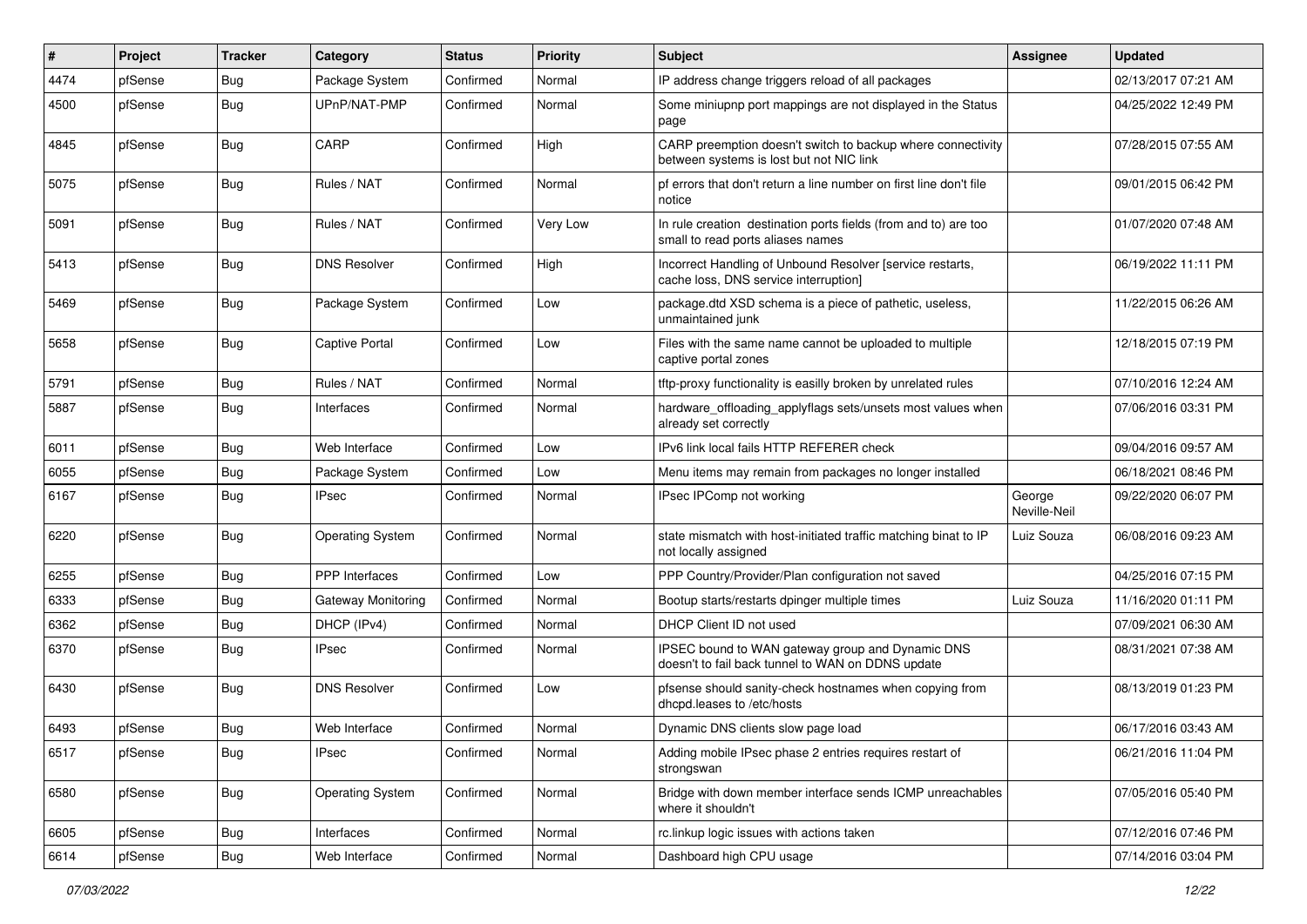| #     | Project             | <b>Tracker</b> | Category                     | <b>Status</b> | <b>Priority</b> | <b>Subject</b>                                                                                      | <b>Assignee</b>       | <b>Updated</b>      |
|-------|---------------------|----------------|------------------------------|---------------|-----------------|-----------------------------------------------------------------------------------------------------|-----------------------|---------------------|
| 6624  | pfSense             | <b>Bug</b>     | <b>IPsec</b>                 | Confirmed     | Normal          | changes in IPsec config should down the connection                                                  | Jim Pingle            | 08/02/2021 12:08 PM |
| 7553  | pfSense             | <b>Bug</b>     | Captive Portal               | Confirmed     | <b>Very Low</b> | Captive portal on a parent interface blocks traffic on VLAN<br>interfaces too                       |                       | 08/19/2018 03:15 PM |
| 7954  | pfSense<br>Packages | Bug            | Squid                        | Confirmed     | Normal          | Package upgrade/reinstall gets stuck on deinstall if the<br>package-provided service is not running |                       | 10/18/2017 12:04 PM |
| 8502  | pfSense             | Bug            | Web Interface                | Confirmed     | Low             | main (top) menu items do not drop down in some cases                                                |                       | 07/06/2020 02:39 PM |
| 9296  | pfSense             | <b>Bug</b>     | Aliases / Tables             | Confirmed     | Low             | Alias content is sometimes incomplete when mixing FQDN<br>and IP address                            | Reid Linnemann        | 06/18/2022 03:12 PM |
| 9349  | pfSense             | <b>Bug</b>     | <b>IPsec</b>                 | Confirmed     | Normal          | IPSec service start/stop/restart fails after settings change                                        | Markus<br>Stockhausen | 10/30/2020 01:33 PM |
| 9384  | pfSense             | Bug            | Interfaces                   | Confirmed     | Normal          | devd putting "\$" before variable contents when using single<br>quotes                              |                       | 04/21/2022 12:39 PM |
| 11992 | pfSense             | Bug            | <b>Virtual IP Addresses</b>  | Confirmed     | High            | GRE Tunnel - Does not work with a virtual IP as endpoint                                            |                       | 06/04/2021 01:16 AM |
| 12796 | pfSense             | <b>Bug</b>     | Upgrade                      | Confirmed     | Normal          | $2.5.2 \rightarrow 2.6.0$ upgrade segfaults if certain packages are<br>installed.                   |                       | 05/24/2022 07:43 AM |
| 12821 | pfSense             | Regression     | Hardware / Drivers           | Confirmed     | Normal          | Intel e1000 driver (em & igb) cannot pass VLAN0 tagged<br>packets                                   |                       | 07/02/2022 09:01 PM |
| 12956 | pfSense<br>Packages | Bug            | Suricata                     | Confirmed     | Normal          | suricata fails to use pcre in SID management (e.g.<br>dropsid.conf)                                 |                       | 04/05/2022 12:52 PM |
| 13154 | pfSense<br>Packages | Bug            | pfBlockerNG                  | Confirmed     | Normal          | pfBlocker causing excessive CPU load                                                                |                       | 06/28/2022 01:14 PM |
| 13226 | pfSense             | Bug            | <b>Captive Portal</b>        | Confirmed     | Normal          | Captive Portal doesn't disconnect established OpenVPN link                                          | Reid Linnemann        | 05/30/2022 10:38 AM |
| 32    | pfSense             | Todo           | User Manager /<br>Privileges | <b>New</b>    | Normal          | PPPoE Server users integration with user manager                                                    |                       | 02/06/2016 04:53 AM |
| 33    | pfSense             | Todo           | User Manager /<br>Privileges | <b>New</b>    | Normal          | L2TP users integration with user manager                                                            |                       | 02/06/2016 04:53 AM |
| 84    | pfSense             | Feature        | Web Interface                | <b>New</b>    | Low             | Nightly Filter Summary E-Mail                                                                       | Jim Pingle            | 04/03/2010 06:22 PM |
| 96    | pfSense             | Feature        | Rules / NAT                  | <b>New</b>    | Normal          | Add "All local networks" to source and destination drop down<br>boxen in firewall rules             |                       | 02/06/2016 04:53 AM |
| 228   | pfSense             | Feature        | Multi-WAN                    | <b>New</b>    | Normal          | Multi-WAN support with same gateway on multiple WANs                                                |                       | 04/11/2015 01:10 AM |
| 286   | pfSense             | Feature        | Backup / Restore             | New           | Normal          | Backup/restore users individually                                                                   |                       | 01/09/2021 03:48 PM |
| 290   | pfSense             | Feature        | Multi-WAN                    | <b>New</b>    | Low             | Add Multi-WAN awareness to UPnP                                                                     |                       | 01/06/2016 05:24 PM |
| 336   | pfSense             | Feature        | <b>LAGG Interfaces</b>       | <b>New</b>    | Normal          | Option to create lagg under assign interfaces                                                       |                       | 08/21/2019 11:16 AM |
| 371   | pfSense             | Feature        | Rules / NAT                  | <b>New</b>    | Normal          | Allow moving of bogon and RFC 1918 rules                                                            |                       | 02/06/2016 04:53 AM |
| 385   | pfSense             | Feature        | <b>Captive Portal</b>        | <b>New</b>    | Normal          | Reverse captive portal                                                                              |                       | 08/13/2019 12:23 PM |
| 521   | pfSense             | Feature        | User Manager /<br>Privileges | <b>New</b>    | Normal          | Group manager Assigned Permissions                                                                  |                       | 04/18/2010 02:59 PM |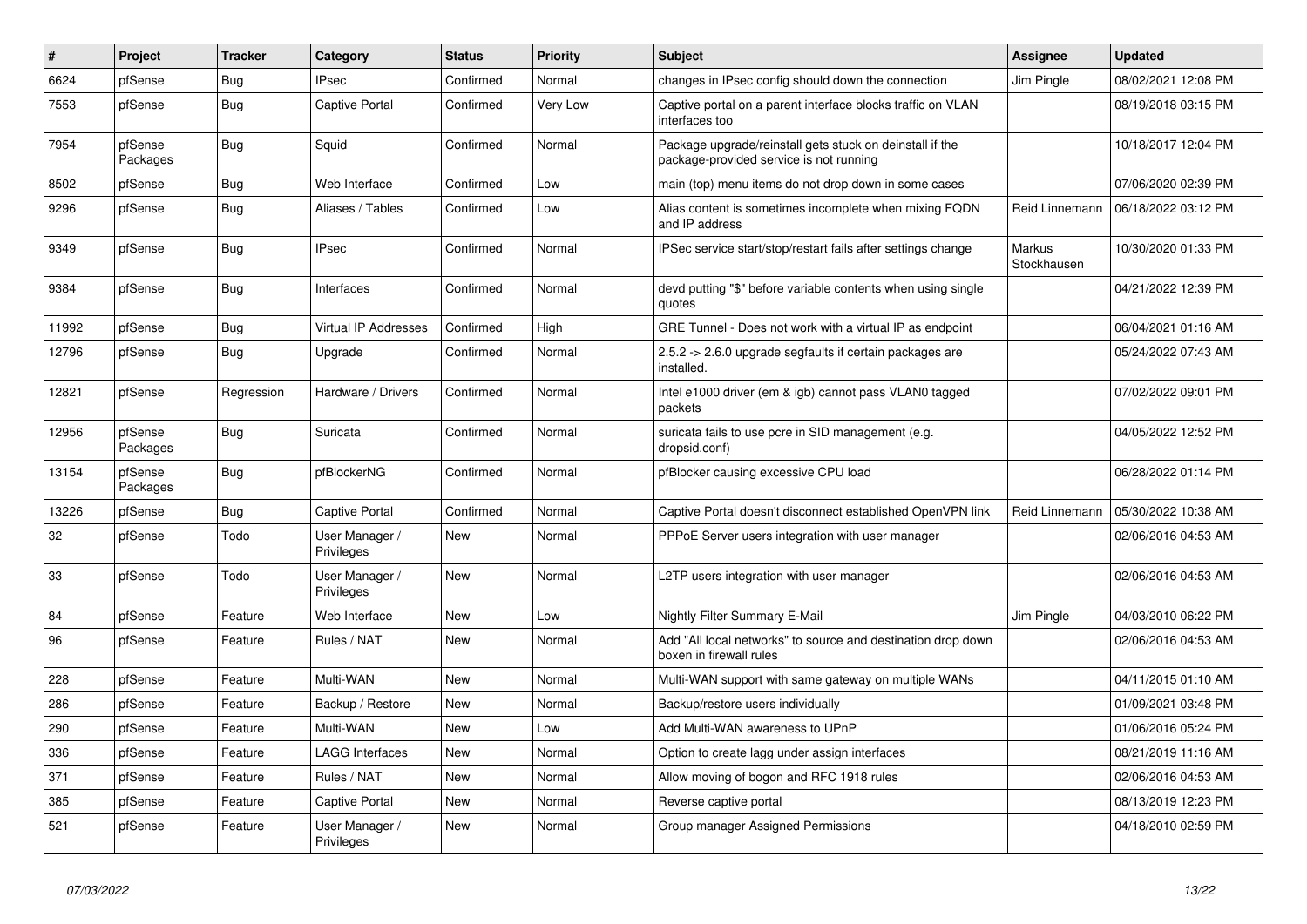| $\vert$ # | Project             | <b>Tracker</b> | Category                     | <b>Status</b> | <b>Priority</b> | Subject                                                                             | Assignee             | <b>Updated</b>      |
|-----------|---------------------|----------------|------------------------------|---------------|-----------------|-------------------------------------------------------------------------------------|----------------------|---------------------|
| 628       | pfSense             | Feature        | Web Interface                | New           | Low             | Ability to specify listen IP address of management services<br>(SSH, web interface) |                      | 07/09/2021 01:21 PM |
| 701       | pfSense             | Feature        | Rules / NAT                  | New           | Normal          | Interface groups with NAT                                                           |                      | 05/11/2018 10:12 PM |
| 746       | pfSense             | Feature        | Rules / NAT                  | New           | Normal          | Add interface group to source/dest drop downs                                       |                      | 07/19/2010 05:10 PM |
| 753       | pfSense             | Feature        | OpenVPN                      | <b>New</b>    | Normal          | Add OpenVPN foreign_option support                                                  |                      | 09/02/2019 10:38 AM |
| 790       | pfSense             | Feature        | <b>Operating System</b>      | New           | Normal          | Advanced options for dnsclient (resolv.conf)                                        |                      | 04/21/2022 12:39 PM |
| 855       | pfSense             | Feature        | Multi-WAN                    | New           | Normal          | Ability to selectively kill states on gateways recovery                             |                      | 03/11/2022 08:30 AM |
| 895       | pfSense             | Feature        | PPP Interfaces               | New           | Very Low        | PPP subsystem MPPE/MPPC support                                                     |                      | 09/10/2019 04:24 PM |
| 946       | pfSense             | Feature        | <b>IPsec</b>                 | New           | Normal          | Allow aliases to be used to define IPsec phase 2 networks                           |                      | 04/21/2022 12:39 PM |
| 986       | pfSense             | Feature        | Web Interface                | New           | Normal          | Dynamic states view                                                                 |                      | 02/06/2016 04:58 AM |
| 1136      | pfSense             | Feature        | Rules / NAT                  | New           | Normal          | Add logic to automatically avoid route-to for static route<br>networks              |                      | 10/09/2018 05:11 AM |
| 1219      | pfSense             | Feature        | Developer Tools              | New           | Low             | Ship DTRACE enabled kernels in the images                                           |                      | 07/26/2017 03:14 AM |
| 1268      | pfSense             | Feature        | Certificates                 | New           | Normal          | Allow mass renewing of certs                                                        |                      | 11/01/2019 03:17 PM |
| 1307      | pfSense             | Feature        | Web Interface                | New           | Normal          | Request: Option To Resolve Addresses in State Table<br>Summary                      |                      | 02/06/2016 04:58 AM |
| 1367      | pfSense             | Feature        | Backup / Restore             | <b>New</b>    | Normal          | Input validation on partial config restores                                         |                      | 03/21/2011 01:16 AM |
| 1388      | pfSense             | Feature        | Multi-WAN                    | New           | Normal          | 3G outbound failover connection with auto dial-up and<br>hang-up                    |                      | 08/21/2019 11:27 AM |
| 1434      | pfSense             | Feature        | OpenVPN                      | New           | Normal          | Radius Accounting in OpenVPN                                                        |                      | 05/04/2013 03:06 PM |
| 1506      | pfSense             | Feature        | Notifications                | New           | Normal          | Notifications should spool                                                          |                      | 05/05/2011 12:58 PM |
| 1521      | pfSense             | Todo           | Routing                      | New           | Normal          | Investigate FreeBSD route metric support for future versions                        |                      | 05/12/2011 11:28 AM |
| 1574      | pfSense             | Feature        | User Manager /<br>Privileges | New           | Normal          | Password quality enforcment.                                                        |                      | 02/06/2016 04:15 AM |
| 1620      | pfSense<br>Packages | <b>Bug</b>     | Squid                        | New           | Normal          | Can't use transparent proxy when using bridge.                                      |                      | 10/07/2021 04:19 AM |
| 1656      | pfSense             | Feature        | Diagnostics                  | New           | Normal          | Teach pfctl to kill states by port number                                           |                      | 08/21/2019 09:55 AM |
| 1667      | pfSense             | <b>Bug</b>     | L2TP                         | <b>New</b>    | Normal          | L2TP server does not respond properly from a CARP VIP                               |                      | 12/11/2021 07:43 PM |
| 1675      | pfSense             | Bug            | <b>Captive Portal</b>        | New           | Normal          | Captive portal logout problems with pop-up blockers.                                | <b>Jared Dillard</b> | 03/28/2016 01:37 PM |
| 1683      | pfSense             | Feature        | Rules / NAT                  | New           | Normal          | PF scrub min-ttl option                                                             |                      | 09/23/2020 01:52 AM |
| 1738      | pfSense             | Bug            | Backup / Restore             | New           | Very Low        | Restore fails when username in backup is not matching                               |                      | 12/11/2021 07:51 PM |
| 1819      | pfSense             | <b>Bug</b>     | <b>DNS Resolver</b>          | New           | Normal          | DNS Resolver Not Registering DHCP Server Specified<br>Domain Name                   | Luiz Souza           | 04/28/2022 01:53 PM |
| 1826      | pfSense             | Feature        | PPPoE Server                 | New           | Normal          | PPPoE server IPv6 support                                                           |                      | 03/25/2022 04:25 PM |
| 1831      | pfSense             | Feature        | <b>Captive Portal</b>        | New           | Normal          | Captive portal IPv6 support                                                         | Reid Linnemann       | 06/28/2022 12:01 PM |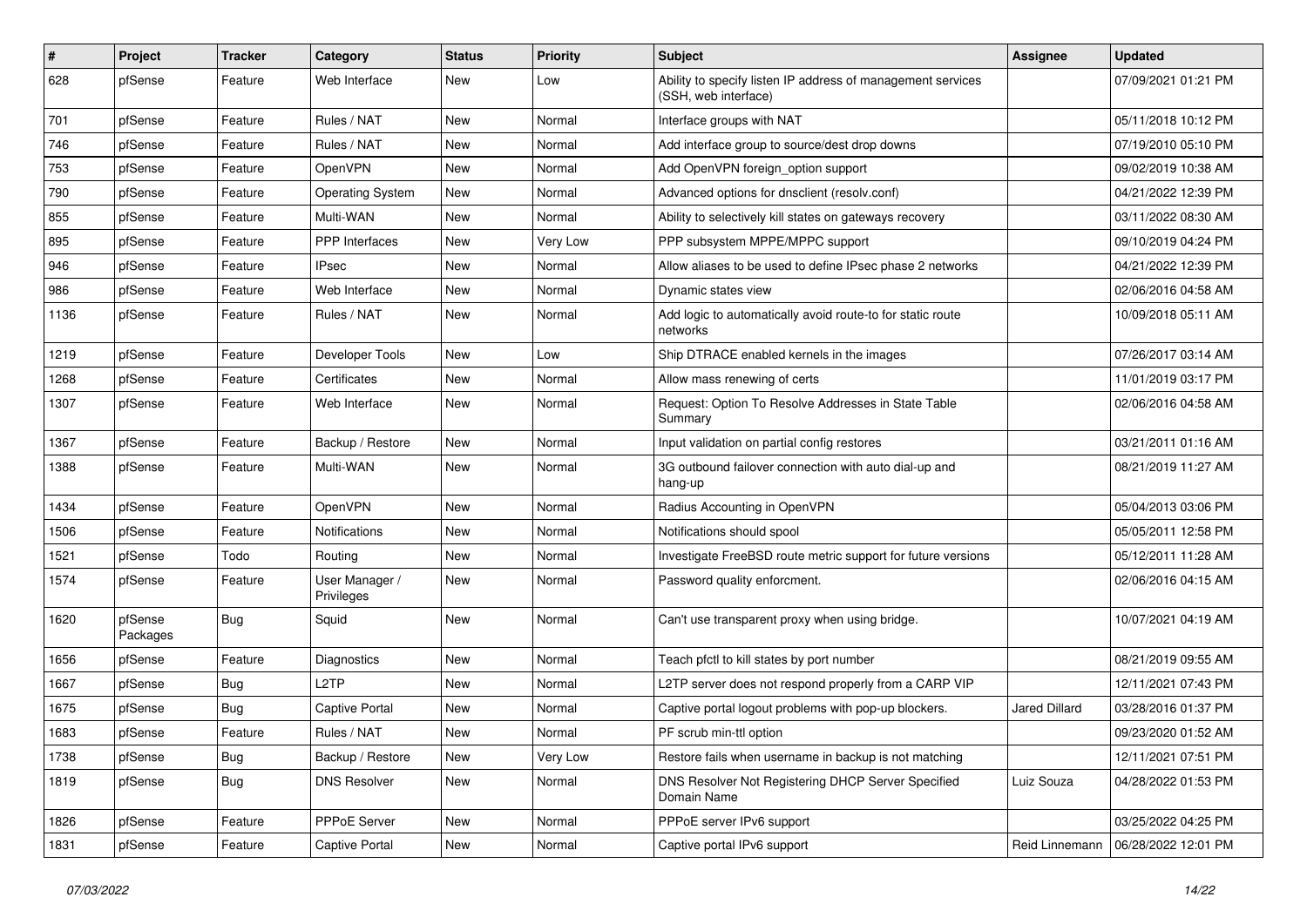| #    | <b>Project</b> | <b>Tracker</b> | Category                            | <b>Status</b> | Priority | <b>Subject</b>                                                                                                                        | Assignee   | <b>Updated</b>      |
|------|----------------|----------------|-------------------------------------|---------------|----------|---------------------------------------------------------------------------------------------------------------------------------------|------------|---------------------|
| 1833 | pfSense        | Feature        | PPTP                                | <b>New</b>    | Normal   | PPTP type WAN IPv6 support                                                                                                            |            | 08/20/2019 10:12 AM |
| 1849 | pfSense        | Bug            | <b>Traffic Shaper</b><br>(ALTQ)     | <b>New</b>    | Normal   | Traffic shaper - By Queue view needs to show/use friendly<br>inerface names                                                           |            | 01/10/2022 08:10 AM |
| 1883 | pfSense        | Feature        | <b>Traffic Shaper</b><br>(Limiters) | <b>New</b>    | Normal   | Diag > Limiter Info presentation enhancement                                                                                          |            | 08/20/2019 03:46 PM |
| 1890 | pfSense        | Bug            | <b>Translations</b>                 | New           | Normal   | No gettext support in console scripts                                                                                                 |            | 08/13/2019 12:24 PM |
| 1924 | pfSense        | Feature        | <b>Captive Portal</b>               | New           | Normal   | Ability of CP's allowed IP addresses to use aliases                                                                                   |            | 07/26/2018 04:28 AM |
| 1935 | pfSense        | Feature        | Rules / NAT                         | New           | Normal   | Allow rule with max-src-conn-* options to make conditional use<br>of "overload <virusprot>"</virusprot>                               |            | 10/07/2011 09:31 AM |
| 1937 | pfSense        | Feature        | Rules / NAT                         | New           | Normal   | Support for rule groupings                                                                                                            |            | 08/20/2019 12:42 PM |
| 1940 | pfSense        | Todo           | Logging                             | <b>New</b>    | Normal   | Integrate rSyslogd                                                                                                                    |            | 07/06/2018 02:11 PM |
| 1947 | pfSense        | Feature        | Rules / NAT                         | <b>New</b>    | Normal   | Option to kill all states when creating a block rule                                                                                  |            | 08/20/2019 01:09 PM |
| 1979 | pfSense        | Feature        | Aliases / Tables                    | New           | Normal   | Add some default read-only system aliases                                                                                             | Jim Pingle | 08/21/2019 11:01 AM |
| 2024 | pfSense        | Feature        | Package System                      | <b>New</b>    | Normal   | RRD Graphs for packages                                                                                                               |            | 08/13/2019 12:24 PM |
| 2025 | pfSense        | Feature        | <b>Captive Portal</b>               | <b>New</b>    | Normal   | Captive Portal: Easy accessible Logout page instead of<br>Logout pop-up window                                                        |            | 02/06/2016 04:59 AM |
| 2049 | pfSense        | Feature        | Rules / NAT                         | New           | Normal   | Show Auto Generated Rules and Use them to turn features<br>on/off when applicable                                                     |            | 08/20/2019 03:37 PM |
| 2099 | pfSense        | Todo           | CARP                                | <b>New</b>    | Normal   | Remove "queue" from CARP traffic                                                                                                      |            | 01/19/2012 10:59 AM |
| 2117 | pfSense        | Feature        | <b>Operating System</b>             | <b>New</b>    | Normal   | 6RD support for ISPs like Swisscom                                                                                                    |            | 08/22/2014 10:40 AM |
| 2138 | pfSense        | <b>Bug</b>     | <b>RRD Graphs</b>                   | <b>New</b>    | Normal   | RRD Wireless graph broken in BSS mode                                                                                                 |            | 02/06/2016 04:59 AM |
| 2218 | pfSense        | Feature        | CARP                                | New           | Normal   | Ability to delay CARP master status at boot time                                                                                      |            | 03/03/2021 11:57 AM |
| 2276 | pfSense        | Feature        | Certificates                        | New           | Normal   | Remote CRL fetch support                                                                                                              |            | 02/06/2016 04:14 AM |
| 2308 | pfSense        | <b>Bug</b>     | <b>Traffic Shaper</b><br>(ALTQ)     | <b>New</b>    | Normal   | HFSC WebUI doesn't check for "Bandwidth" setting                                                                                      |            | 12/04/2012 07:12 PM |
| 2315 | pfSense        | Feature        | <b>Traffic Shaper</b><br>(ALTQ)     | New           | Normal   | Traffic Shaper - Adaptive Bandwidth Management                                                                                        |            | 02/06/2016 05:07 AM |
| 2323 | pfSense        | Feature        | DHCP (IPv4)                         | <b>New</b>    | Low      | GUI doesn't allow to configure DHCP server to serve IP<br>addresses belonging to subnets wich are not associated with<br>an interface |            | 08/19/2019 10:27 AM |
| 2335 | pfSense        | Bug            | <b>Operating System</b>             | New           | Normal   | <b>IGMPProxy and CARP Results in System Instability Upon</b><br>Reboot                                                                |            | 07/19/2014 10:25 PM |
| 2357 | pfSense        | Feature        | Interfaces                          | <b>New</b>    | Low      | <b>Support Dual Stack Lite</b>                                                                                                        |            | 05/13/2014 09:39 PM |
| 2358 | pfSense        | Feature        | Rules / NAT                         | New           | Normal   | NAT64 Support                                                                                                                         |            | 04/16/2022 06:52 PM |
| 2367 | pfSense        | <b>Bug</b>     | Rules / NAT                         | <b>New</b>    | Normal   | display negate rules in firewall_rules.php and evaluate when<br>added                                                                 |            | 05/07/2012 06:11 PM |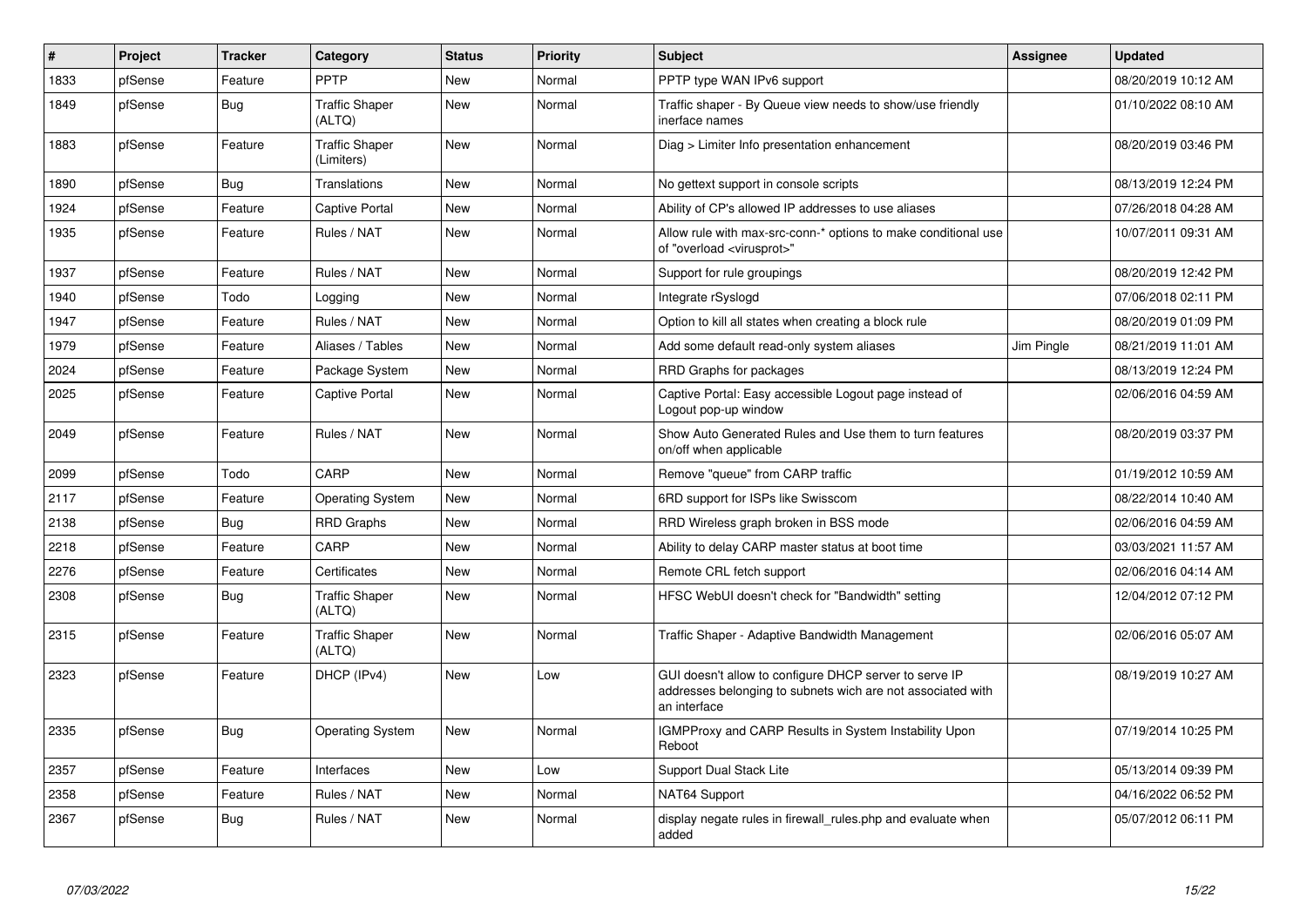| #    | Project | <b>Tracker</b> | Category               | <b>Status</b> | <b>Priority</b> | <b>Subject</b>                                                                            | <b>Assignee</b> | <b>Updated</b>      |
|------|---------|----------------|------------------------|---------------|-----------------|-------------------------------------------------------------------------------------------|-----------------|---------------------|
| 2410 | pfSense | Feature        | <b>DNS Forwarder</b>   | <b>New</b>    | Normal          | Support name based aliasing via CNAMEs or some other<br>mechanism.                        |                 | 12/11/2012 09:56 PM |
| 2443 | pfSense | Feature        | PPP Interfaces         | <b>New</b>    | Normal          | Automatically start 3G usb interfaces upon plugin                                         |                 | 05/20/2012 05:37 PM |
| 2479 | pfSense | Feature        | Dashboard              | <b>New</b>    | Normal          | Allow reordering of the traffic graphs on the dashboard                                   |                 | 06/08/2012 04:13 PM |
| 2504 | pfSense | Feature        | <b>LAGG Interfaces</b> | <b>New</b>    | Normal          | lagg enhancements                                                                         |                 | 01/08/2021 12:17 PM |
| 2545 | pfSense | Feature        | Captive Portal         | <b>New</b>    | Low             | CaptivePortal: Custom "Re-authenticate every x minutes"                                   |                 | 07/08/2012 05:21 PM |
| 2573 | pfSense | Feature        | <b>Captive Portal</b>  | <b>New</b>    | Normal          | Captive Portal support of RADIUS POD (Packet of<br>Disconnect)                            |                 | 10/17/2016 03:14 AM |
| 2593 | pfSense | Feature        | <b>XMLRPC</b>          | <b>New</b>    | Normal          | sync NTPD, SNMP config between HA members                                                 |                 | 01/14/2015 09:04 AM |
| 2676 | pfSense | Feature        | Rules / NAT            | <b>New</b>    | Normal          | Reply-to option in firewall rule                                                          |                 | 05/05/2017 03:15 PM |
| 2693 | pfSense | Feature        | Console Menu           | <b>New</b>    | Normal          | Allow mapping mapping non-physical interfaces via console                                 | Mathieu Simon   | 11/27/2012 03:00 PM |
| 2771 | pfSense | Feature        | Rules / NAT            | <b>New</b>    | Normal          | Add packet tracing simulator                                                              |                 | 08/13/2019 12:24 PM |
| 2774 | pfSense | Feature        | DHCP (IPv4)            | New           | Normal          | Extend DHCP Pools code to allow using different subnets                                   |                 | 08/19/2019 10:27 AM |
| 2963 | pfSense | Feature        | <b>Captive Portal</b>  | <b>New</b>    | Normal          | Captive Portal MAC authentication request                                                 |                 | 08/22/2017 09:09 PM |
| 2965 | pfSense | Feature        | Rules / NAT            | <b>New</b>    | Normal          | Mac Firewalling                                                                           |                 | 04/24/2013 12:02 PM |
| 2983 | pfSense | Feature        | DHCP (IPv4)            | <b>New</b>    | Normal          | DHCPD: Add vendor-class-identifier and MAC-OIDs                                           |                 | 05/29/2020 09:24 PM |
| 3053 | pfSense | Feature        | <b>Captive Portal</b>  | <b>New</b>    | Normal          | Automatically add DHCP static addresses to CP passthru-mac                                |                 | 06/21/2013 11:54 AM |
| 3087 | pfSense | Feature        | Web Interface          | <b>New</b>    | Normal          | Setup Wizard does not include IPv6 options for interfaces                                 |                 | 07/10/2013 06:19 PM |
| 3115 | pfSense | Feature        | Multi-WAN              | <b>New</b>    | Normal          | Traffic shaping for multi WAN                                                             |                 | 12/07/2015 02:20 PM |
| 3162 | pfSense | Feature        | <b>PPP</b> Interfaces  | New           | Low             | <b>MLPPP Status of connections</b>                                                        |                 | 08/20/2019 10:20 AM |
| 3185 | pfSense | Feature        | DHCP (IPv6)            | <b>New</b>    | Normal          | Accommodate a DHCPv6 failover-like mechanism                                              |                 | 11/24/2017 10:44 AM |
| 3288 | pfSense | Feature        | Rules / NAT            | <b>New</b>    | Normal          | Macros for Interface Networks on Outbound NAT rule Source<br>drop-down                    |                 | 08/21/2019 11:02 AM |
| 3312 | pfSense | Bug            | <b>IPsec</b>           | <b>New</b>    | Normal          | Gateway on IPsec rules is not functional in pf                                            |                 | 01/28/2020 10:09 PM |
| 3326 | pfSense | Bug            | PPP Interfaces         | <b>New</b>    | Normal          | IPv6 only PPPoE connection                                                                |                 | 11/18/2013 09:37 AM |
| 3358 | pfSense | Bug            | Package System         | New           | Normal          | new version of <include file=""> is not required during<br/>reinstall all</include>       |                 | 12/26/2014 12:13 PM |
| 3377 | pfSense | Feature        | <b>Captive Portal</b>  | <b>New</b>    | Normal          | OAuth2 authentication in captive portal                                                   | Jim Thompson    | 10/19/2020 09:13 AM |
| 3382 | pfSense | Bug            | <b>IGMP Proxy</b>      | <b>New</b>    | Normal          | <b>IGMPPROXY</b> fails with more than 32 interfaces                                       |                 | 07/12/2016 11:01 PM |
| 3387 | pfSense | Feature        | Aliases / Tables       | <b>New</b>    | Normal          | process_alias_urltable Frequency                                                          |                 | 08/21/2019 11:01 AM |
| 3404 | pfSense | Bug            | DHCP (IPv4)            | <b>New</b>    | Normal          | DHCP Server Fails to Start on Interfaces that are Slow to<br>Come Online During Boot      |                 | 02/11/2014 05:09 PM |
| 3411 | pfSense | <b>Bug</b>     | Dashboard              | <b>New</b>    | Low             | Interfaces and statistics dashboard widgets very slow with<br>large numbers of interfaces |                 | 01/24/2014 02:09 AM |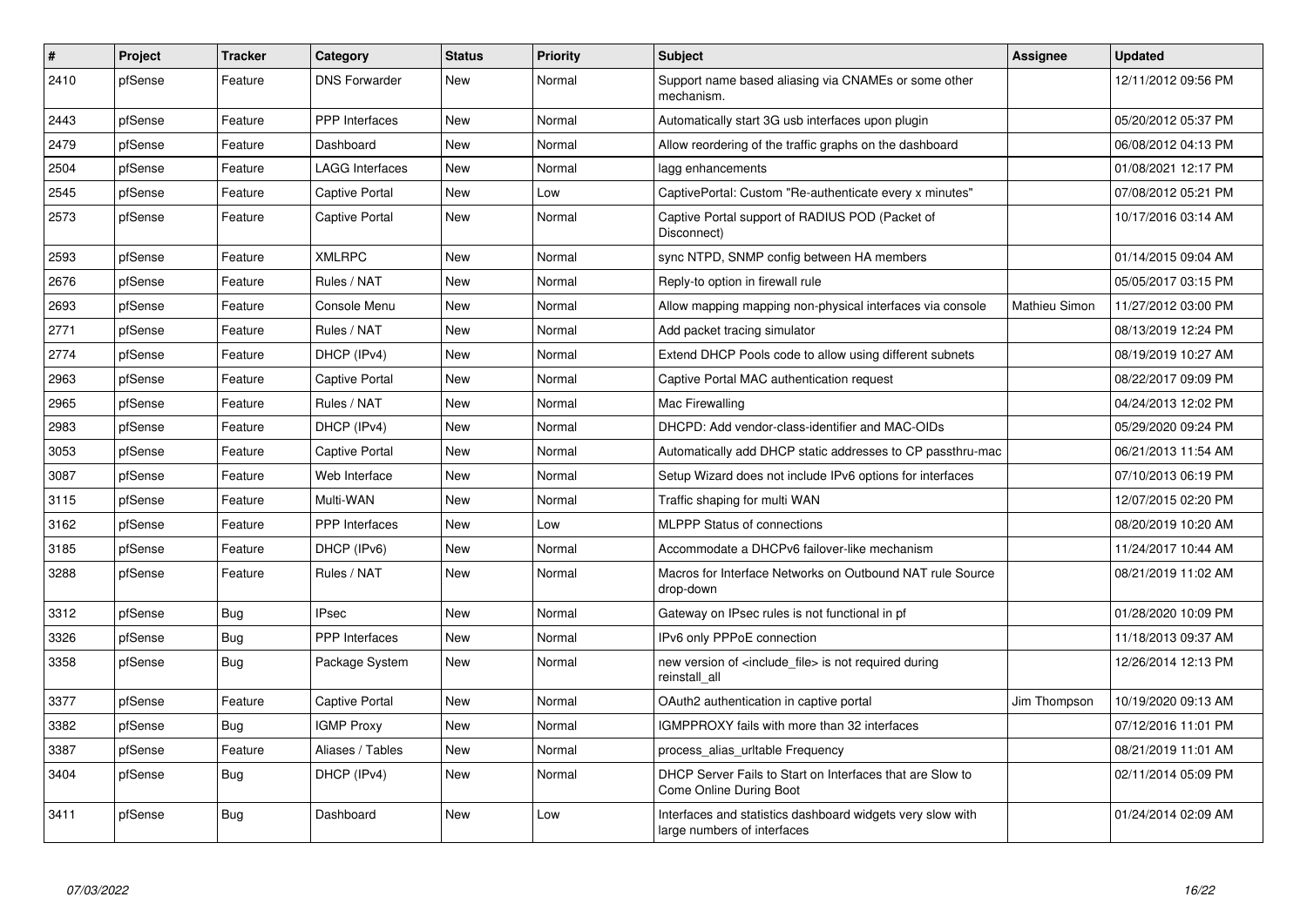| $\#$ | Project             | <b>Tracker</b> | Category                                | <b>Status</b> | <b>Priority</b> | <b>Subject</b>                                                                                 | <b>Assignee</b> | <b>Updated</b>      |
|------|---------------------|----------------|-----------------------------------------|---------------|-----------------|------------------------------------------------------------------------------------------------|-----------------|---------------------|
| 3424 | pfSense<br>Packages | Feature        | New Package<br>Request                  | <b>New</b>    | Normal          | <b>SCEP</b> server                                                                             |                 | 08/13/2019 10:02 AM |
| 3465 | pfSense             | Bug            | <b>Traffic Shaper</b><br>(ALTQ)         | <b>New</b>    | Normal          | Editing Traffic Shaper queues causes status_queues.php error                                   |                 | 02/19/2014 01:53 AM |
| 3534 | pfSense             | Feature        | DHCP (IPv4)                             | <b>New</b>    | Normal          | DDNS using arbitrary zone primary                                                              |                 | 07/08/2014 11:40 AM |
| 3552 | pfSense             | Feature        | PPP Interfaces                          | New           | Normal          | Allow configuring link keep-alive value in PPP                                                 |                 | 05/14/2014 10:26 AM |
| 3623 | pfSense             | Feature        | Package System                          | <b>New</b>    | Normal          | Allow each package to choose if it is restarted on interface<br>events                         |                 | 04/26/2014 01:00 PM |
| 3652 | pfSense             | Feature        | OpenVPN                                 | <b>New</b>    | Normal          | OpenVPN - Dynamic IPv6 Tunnel Network                                                          |                 | 03/20/2019 09:50 AM |
| 3696 | pfSense             | Feature        | Backup / Restore                        | <b>New</b>    | Normal          | Multiple items backup/restore                                                                  |                 | 06/06/2014 02:33 PM |
| 3697 | pfSense             | Feature        | Backup / Restore                        | New           | Normal          | New backup/restore area: Certificates                                                          |                 | 03/11/2017 11:30 AM |
| 3706 | pfSense             | Bug            | User Manager /<br>Privileges            | New           | Normal          | Permission order affects default page on limited accounts, but<br>can't reorder                |                 | 02/06/2016 04:10 AM |
| 3718 | pfSense             | Feature        | Pv6 Router<br>Advertisements<br>(RADVD) | New           | Normal          | radvd - enhancement proposal: ability to advertise routes and<br>some fixes - patches attached |                 | 03/22/2020 02:59 PM |
| 3771 | pfSense             | Bug            | DHCP (IPv4)                             | New           | Normal          | Webinterface and dhcpdcrashes with 500+ static leases                                          |                 | 08/21/2019 09:26 AM |
| 3793 | pfSense             | Feature        | Rules / NAT                             | <b>New</b>    | Normal          | Enable external authentication support for rules                                               |                 | 08/05/2014 01:09 PM |
| 3859 | pfSense             | Feature        | Gateway Monitoring                      | New           | Low             | Make it possible to set the source IP address for gateway<br>monitoring                        |                 | 11/06/2016 10:12 PM |
| 3862 | pfSense             | Feature        | <b>IGMP Proxy</b>                       | <b>New</b>    | Normal          | Allow configuration of IGMP proxy's 'quickleave' parameter<br>from the web interface           |                 | 04/05/2016 03:24 AM |
| 3882 | pfSense             | Feature        | Web Interface                           | New           | Normal          | Add OUI database to the base system, remove dependency<br>on nmap                              |                 | 03/08/2018 06:44 PM |
| 3895 | pfSense             | Feature        | Configuration<br>Backend                | New           | Normal          | Timeout for "Apply change"                                                                     |                 | 01/25/2021 08:07 AM |
| 3899 | pfSense             | Feature        | Web Interface                           | New           | Normal          | Add feature to allow reordering of <package> items in<br/>config.xml</package>                 |                 | 09/27/2014 04:40 PM |
| 3943 | pfSense             | Feature        | <b>Operating System</b>                 | <b>New</b>    | Low             | pf - divert-reply not implemented (usefull for haproxy)                                        |                 | 10/16/2014 06:42 PM |
| 4010 | pfSense             | Feature        | <b>OpenVPN</b>                          | New           | Normal          | OpenVPN always loads engines available on openssl                                              |                 | 07/08/2016 10:29 PM |
| 4098 | pfSense             | Feature        | Authentication                          | New           | Normal          | Add option to force a password change on login                                                 |                 | 08/21/2019 10:31 AM |
| 4128 | pfSense             | Feature        | Notifications                           | New           | Normal          | Email notification webgui configuration                                                        |                 | 11/18/2021 12:48 PM |
| 4165 | pfSense             | Feature        | Rules / NAT                             | New           | Low             | Allow for security zones when defining interfaces and firewall<br>rules.                       |                 | 02/06/2016 04:35 AM |
| 4195 | pfSense             | Feature        | Aliases / Tables                        | New           | Low             | Aliases: sections                                                                              |                 | 08/21/2019 11:01 AM |
| 4242 | pfSense             | Feature        | Authentication                          | New           | Normal          | Two Factor or OTP Authentication for Admin Interface                                           |                 | 01/04/2022 12:07 PM |
| 4265 | pfSense             | Feature        | UPnP/NAT-PMP                            | New           | Normal          | UPNP allow use of alias and schedule                                                           |                 | 08/20/2019 02:57 PM |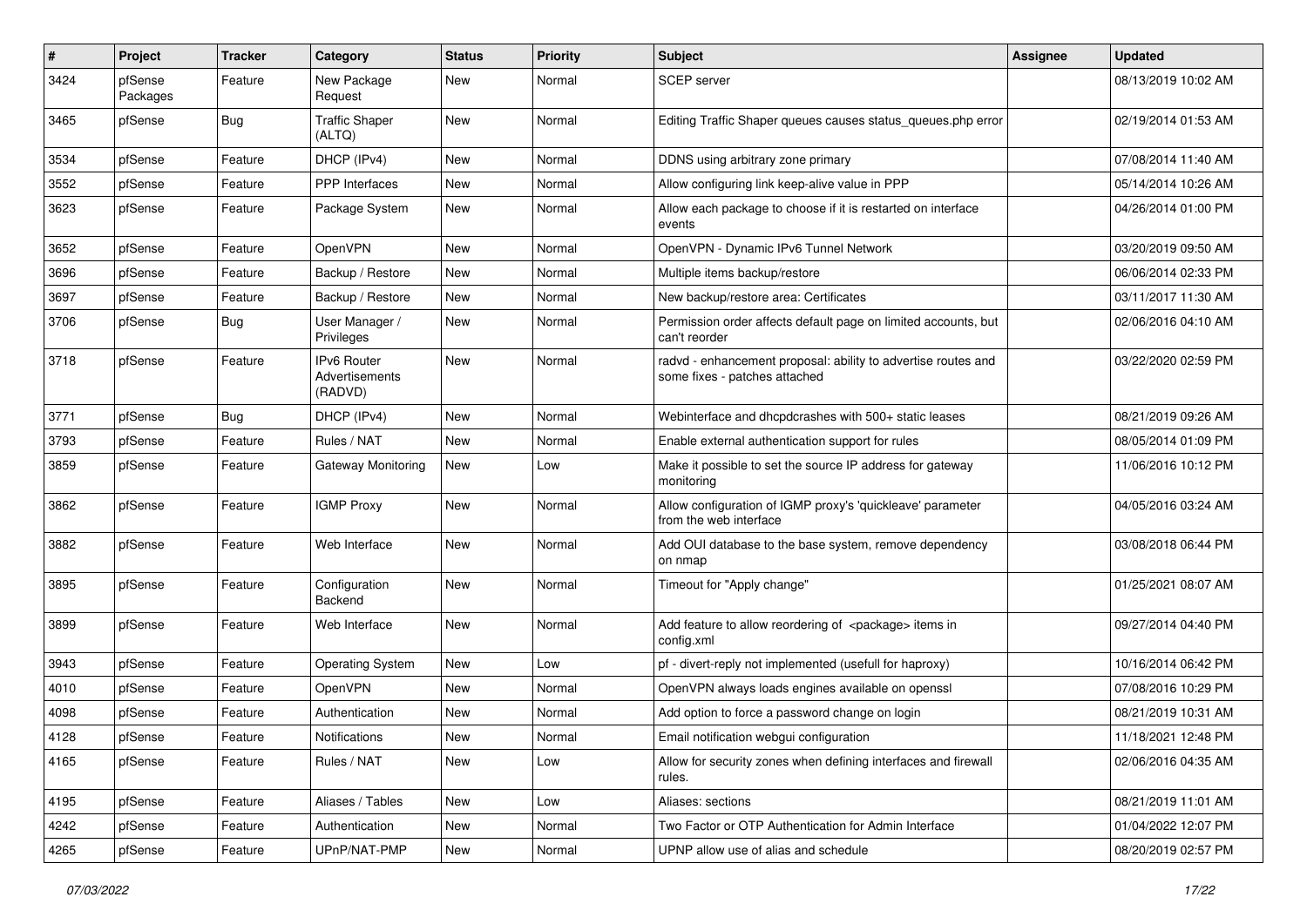| $\vert$ # | Project             | <b>Tracker</b> | Category                                        | <b>Status</b> | <b>Priority</b> | Subject                                                                                                         | <b>Assignee</b>      | <b>Updated</b>      |
|-----------|---------------------|----------------|-------------------------------------------------|---------------|-----------------|-----------------------------------------------------------------------------------------------------------------|----------------------|---------------------|
| 4292      | pfSense             | Feature        | <b>RRD Graphs</b>                               | New           | Normal          | Show 95th Percentile for IPv6 Traffic in RRD Graphs                                                             |                      | 01/25/2015 02:24 PM |
| 4374      | pfSense             | Feature        | <b>Notifications</b>                            | <b>New</b>    | Low             | Add timestamps to notification e-mails                                                                          |                      | 02/05/2015 12:43 AM |
| 4451      | pfSense             | Bug            | DHCP (IPv4)                                     | New           | Low             | Status DHCP Leases shows double entries for static entries<br>without IP address                                | <b>Phillip Davis</b> | 05/21/2022 04:55 PM |
| 4456      | pfSense             | Feature        | Diagnostics                                     | <b>New</b>    | Normal          | Packet capture additional filtering options                                                                     |                      | 08/20/2019 03:30 PM |
| 4467      | pfSense             | Bug            | <b>Traffic Shaper</b><br>(ALTQ)                 | New           | Normal          | Traffic Graphs shows wrong throughput when traffic shaping<br>enabled                                           |                      | 02/23/2015 05:31 PM |
| 4470      | pfSense             | Feature        | <b>IPv6 Router</b><br>Advertisements<br>(RADVD) | New           | Normal          | RA page in GUI                                                                                                  |                      | 08/20/2019 12:20 PM |
| 4472      | pfSense             | Feature        | Build / Release                                 | <b>New</b>    | Normal          | Cryptographically sign every (sub-)release                                                                      |                      | 08/13/2019 12:53 PM |
| 4479      | pfSense             | Bug            | <b>Operating System</b>                         | New           | Normal          | Firewall rules won't match GRE interface after applying IPSEC<br>transport encryption on GRE tunnel             | Luiz Souza           | 08/20/2021 08:46 AM |
| 4499      | pfSense             | Feature        | <b>LAGG Interfaces</b>                          | <b>New</b>    | Normal          | pfSense LAGG interfaces; unable to set speed and duplex for<br>member interfaces.                               |                      | 08/21/2019 11:16 AM |
| 4501      | pfSense             | Feature        | Notifications                                   | <b>New</b>    | Normal          | Allow email report to send multiple destination                                                                 |                      | 02/06/2016 04:07 AM |
| 4503      | pfSense<br>Packages | Feature        | New Package<br>Request                          | New           | Normal          | GNUGateKeeper H.323 Proxy Package                                                                               |                      | 08/27/2019 02:54 AM |
| 4506      | pfSense<br>Packages | Feature        | FreeRADIUS                                      | <b>New</b>    | Normal          | FreeRADIUS groups/hunt groups                                                                                   |                      | 03/10/2015 08:51 PM |
| 4591      | pfSense             | Feature        | <b>IPsec</b>                                    | New           | Normal          | IPSec Failover Support for IP Addresses instead of Dynamic<br>DNS / Failover Group                              |                      | 09/04/2020 12:17 AM |
| 4604      | pfSense             | Bug            | <b>NTPD</b>                                     | <b>New</b>    | Normal          | NTP time server entries may or may not work, depending<br>upon interfaces selected when configuring NTP service |                      | 12/11/2021 07:59 PM |
| 4628      | pfSense             | Feature        | Web Interface                                   | <b>New</b>    | Normal          | Add GUI to manage loader tunables (e.g. loader.conf.local)                                                      |                      | 09/16/2015 04:28 PM |
| 4632      | pfSense             | Feature        | <b>Operating System</b>                         | <b>New</b>    | Normal          | Support for Multipath TCP (MPTCP)                                                                               | Jim Thompson         | 03/01/2022 05:39 AM |
| 4646      | pfSense             | Feature        | Dashboard                                       | <b>New</b>    | Normal          | Recover valuable vertical screen real estate in dashboard                                                       |                      | 04/20/2015 07:46 PM |
| 4680      | pfSense             | Bug            | <b>DHCP Relay</b>                               | New           | Normal          | DHCP relay does not work with DHCP server on other end of<br>OpenVPN tunnel                                     |                      | 05/05/2015 06:55 PM |
| 4681      | pfSense             | Feature        | Backup / Restore                                | <b>New</b>    | Normal          | AutoConfigBackup make a way to easily download a saved<br>backup                                                |                      | 08/16/2019 12:46 PM |
| 4688      | pfSense             | Feature        | <b>IPsec</b>                                    | New           | Normal          | Missing TFC Traffic Flow Confidentiality support                                                                |                      | 11/15/2021 12:27 PM |
| 4707      | pfSense             | Feature        | Rules / NAT                                     | New           | Normal          | Can't override block port 0 rules in filter.inc                                                                 |                      | 08/13/2019 12:53 PM |
| 4724      | pfSense             | Feature        | Captive Portal                                  | New           | Low             | Captive Portal Status Add Client Hostname                                                                       |                      | 05/22/2015 08:38 AM |
| 4740      | pfSense             | <b>Bug</b>     | Wireless                                        | New           | Normal          | Intel wireless kernel panic in infrastructure mode with WPA                                                     |                      | 11/13/2020 08:38 AM |
| 4776      | pfSense             | Feature        | Wireless                                        | New           | Normal          | Add 802.1x dynamic vlan support                                                                                 |                      | 10/02/2020 07:42 AM |
| 4796      | pfSense             | Feature        | Routing                                         | New           | Normal          | Support Multiple FIBs in pfSense                                                                                | Luiz Souza           | 09/22/2017 12:12 AM |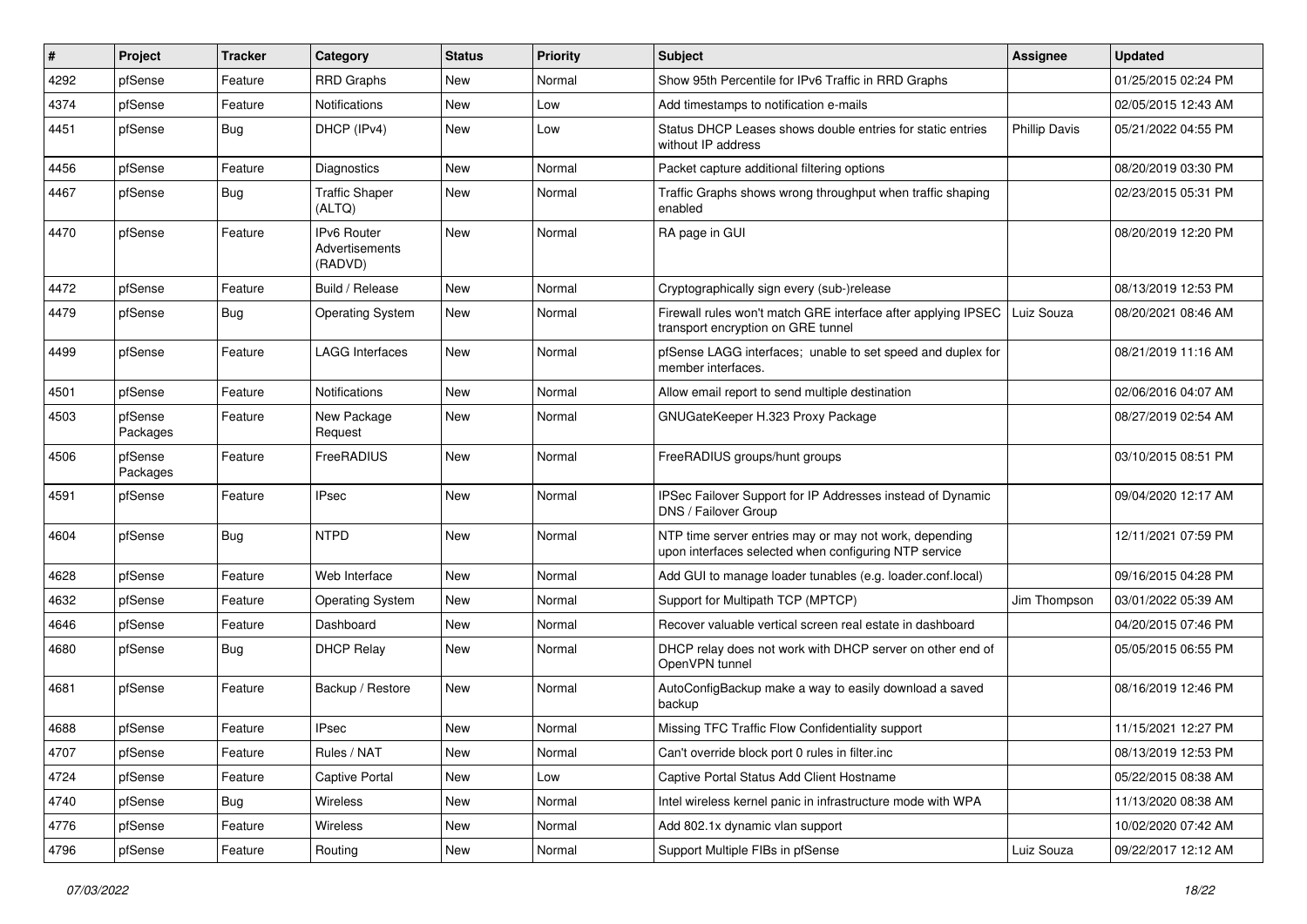| #    | Project             | <b>Tracker</b> | Category            | <b>Status</b> | <b>Priority</b> | Subject                                                                                   | <b>Assignee</b>      | <b>Updated</b>      |
|------|---------------------|----------------|---------------------|---------------|-----------------|-------------------------------------------------------------------------------------------|----------------------|---------------------|
| 4798 | pfSense             | Feature        | <b>DNS Resolver</b> | New           | Normal          | Make host and domain overrides available to both DNS<br>Resolver and DNS Forwarder        |                      | 06/29/2015 02:14 AM |
| 4899 | pfSense             | Feature        | DHCP (IPv4)         | New           | Normal          | Additional BOOTP/DHCP Options should allow a force option                                 |                      | 01/02/2018 02:24 PM |
| 4914 | pfSense             | Feature        | Diagnostics         | New           | Low             | <b>Packet Capture Settings</b>                                                            |                      | 08/20/2019 08:51 AM |
| 4928 | pfSense<br>Packages | Feature        | squidguard          | <b>New</b>    | Normal          | Surftool - New Package to turn squidguard groups(/acls) on or<br>off                      |                      | 08/13/2019 09:57 AM |
| 4989 | pfSense             | Feature        | <b>IPsec</b>        | <b>New</b>    | Normal          | Allow all valid strongswan remote gateway options in gui                                  |                      | 08/20/2015 02:57 PM |
| 4997 | pfSense             | Feature        | Rules / NAT         | <b>New</b>    | Normal          | Add setting option to choose default log action for new firewall<br>rules                 |                      | 08/20/2019 03:29 PM |
| 5074 | pfSense             | Feature        | Upgrade             | <b>New</b>    | Normal          | Standard release notes URLs to facilitate GUI viewing before<br>upgrade                   |                      | 04/21/2022 12:39 PM |
| 5080 | pfSense             | Feature        | DHCP (IPv4)         | <b>New</b>    | Normal          | Settings tab under Services>DHCP Server                                                   |                      | 08/13/2019 12:53 PM |
| 5174 | pfSense<br>Packages | Feature        | <b>NRPE</b>         | <b>New</b>    | Normal          | nrpe: check sensors doesnt work, missing Imsensors                                        |                      | 11/15/2015 12:49 AM |
| 5253 | pfSense             | <b>Bug</b>     | PPP Interfaces      | <b>New</b>    | Normal          | 3gstats.php 100% CPU                                                                      |                      | 01/08/2022 05:02 PM |
| 5306 | pfSense             | Bug            | Package System      | <b>New</b>    | Normal          | textarea fields should have linebreaks sanitized automatically<br>on save                 |                      | 03/03/2017 04:15 AM |
| 5307 | pfSense             | Feature        | <b>RRD Graphs</b>   | <b>New</b>    | Low             | Add logarithmic scale option to RRD graphs                                                |                      | 10/14/2015 07:37 AM |
| 5331 | pfSense             | Feature        | IPsec               | New           | Normal          | IPSec table for tuning strongswan.conf                                                    |                      | 05/05/2021 12:10 AM |
| 5355 | pfSense             | <b>Bug</b>     | IPsec               | New           | High            | on Dynamic WAN IP (DHCP Client) it takes 10 minutes before<br>Phase1 reconnects           |                      | 07/08/2016 10:29 PM |
| 5360 | pfSense             | Feature        | UPnP/NAT-PMP        | New           | Normal          | Add possibility to configure independent "UPnP & NAT-PMP"<br>instances                    |                      | 10/31/2015 04:25 AM |
| 5367 | pfSense             | Bug            | Web Interface       | New           | Normal          | Safari repeatedly tries to reload dashboard                                               | Jared Dillard        | 08/22/2016 11:08 AM |
| 5445 | pfSense             | Todo           | Web Interface       | New           | Normal          | Improve banner for "background activity"                                                  |                      | 02/06/2016 04:43 AM |
| 5474 | pfSense             | Feature        | Interfaces          | New           | Normal          | Add 802.1x configuration to wired interfaces.                                             |                      | 03/16/2016 04:32 PM |
| 5480 | pfSense             | Todo           | Web Interface       | <b>New</b>    | Low             | inconsistent display of default values in fields                                          | <b>Jared Dillard</b> | 03/01/2016 04:59 PM |
| 5510 | pfSense             | Feature        | Package System      | New           | Normal          | Need a simple way to enable/disable package-installed<br>services                         |                      | 04/21/2022 12:39 PM |
| 5525 | pfSense             | Feature        | OpenVPN             | <b>New</b>    | Normal          | Add static routes for OpenVPN client remote peer addresses<br>when using non-default WANs |                      | 11/25/2015 08:44 AM |
| 5556 | pfSense             | Feature        | Diagnostics         | New           | Normal          | No error when downloading non-existing file on<br>Diagnostics/Execute                     |                      | 08/20/2019 03:43 PM |
| 5567 | pfSense             | Feature        | Dashboard           | New           | Low             | CARP status widget does not update in real time                                           |                      | 08/20/2019 03:33 PM |
| 5616 | pfSense             | Feature        | Wireless            | New           | Normal          | Incorrect Wireless Channel                                                                | Jim Thompson         | 10/09/2016 03:33 PM |
| 5619 | pfSense             | Feature        | Operating System    | New           | Normal          | Curl with ARES support                                                                    |                      | 08/13/2019 02:56 PM |
| 5629 | pfSense             | Bug            | <b>IPsec</b>        | New           | Normal          | Allow for IPsec configuration using certs without a CA                                    |                      | 12/31/2021 05:21 PM |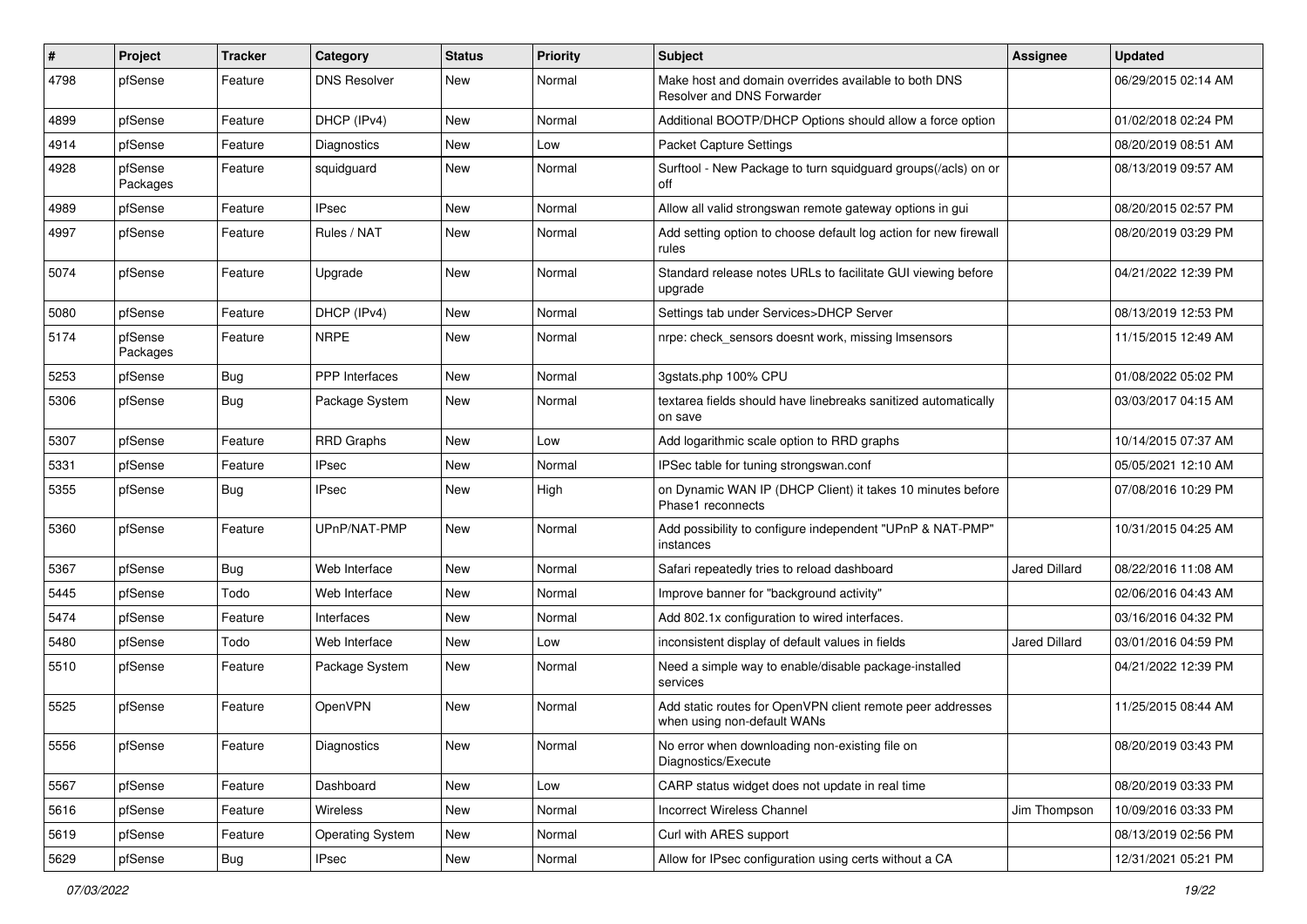| $\sharp$ | Project             | <b>Tracker</b> | Category                        | <b>Status</b> | Priority | <b>Subject</b>                                                                                                         | Assignee      | <b>Updated</b>      |
|----------|---------------------|----------------|---------------------------------|---------------|----------|------------------------------------------------------------------------------------------------------------------------|---------------|---------------------|
| 5646     | pfSense<br>Packages | Feature        | Squid                           | New           | Normal   | Squid3 package Authentication Method: Kerberos/AD                                                                      |               | 02/18/2019 05:34 PM |
| 5652     | pfSense             | Bug            | Authentication                  | <b>New</b>    | Normal   | Radius IETF Class Group Assignment - Incorrect Standard                                                                |               | 08/13/2019 01:39 PM |
| 5735     | pfSense             | Feature        | Aliases / Tables                | New           | Very Low | Automaticaly add DHCP leases to alias list or make it readable<br>in selected fields                                   |               | 08/21/2019 11:01 AM |
| 5751     | pfSense<br>Packages | Bug            | squidguard                      | <b>New</b>    | Normal   | SquidGuard target categories not saved when long "Domain<br>List" is provided                                          |               | 01/10/2016 08:55 AM |
| 5786     | pfSense             | Bug            | Web Interface                   | <b>New</b>    | Normal   | Check WebConfigurator port for conflicts                                                                               |               | 04/21/2022 12:39 PM |
| 5813     | pfSense             | Feature        | <b>Traffic Shaper</b><br>(ALTQ) | New           | Normal   | Replacement of layer7 filter                                                                                           |               | 02/18/2017 05:08 PM |
| 5825     | pfSense             | Feature        | Authentication                  | New           | Normal   | Allow EAP-RADIUS for authentication servers                                                                            |               | 08/21/2019 10:32 AM |
| 5835     | pfSense             | Feature        | OpenVPN                         | <b>New</b>    | Very Low | Improve OpenVPN client gateway detection in edge cases<br>where the remote does not send gateway information           |               | 03/20/2016 12:29 AM |
| 5849     | pfSense             | Bug            | CARP                            | New           | Normal   | Routing fail on CARP IPsec                                                                                             |               | 12/18/2021 04:41 PM |
| 5850     | pfSense             | Feature        | User Manager /<br>Privileges    | New           | Normal   | Limit "WebCfg - System: User Manager page" privilege to<br>non-admins and non-admin groups                             |               | 02/19/2017 10:04 AM |
| 5902     | pfSense             | Todo           | Configuration<br>Backend        | New           | Normal   | Use a common place for default values                                                                                  |               | 08/13/2019 12:53 PM |
| 5922     | pfSense             | Feature        | <b>SNMP</b>                     | New           | Normal   | SNMP - enable SNMP v3 functionality                                                                                    | Viktor Gurov  | 03/02/2022 02:40 PM |
| 5950     | pfSense             | Feature        | DHCP (IPv6)                     | New           | Normal   | DHCPv6 Server support for PD of PD-obtained networks                                                                   |               | 03/04/2016 03:04 AM |
| 6022     | pfSense<br>Packages | Feature        | New Package<br>Request          | New           | Normal   | Consider MLVPN for bonded VPN                                                                                          |               | 01/30/2021 05:24 PM |
| 6023     | pfSense<br>Packages | Bug            | Suricata                        | New           | Low      | Traffic Shaper (pfsense 2.3) Suricata V3.0 Inline Mode<br>Operation                                                    | Luiz Souza    | 04/15/2016 05:59 AM |
| 6026     | pfSense             | Bug            | Rules / NAT                     | <b>New</b>    | Low      | webinterface, firewall rules, wrapping of columns or visible<br>(horizontal) scrollbar needed when contents doesnt fit | Jared Dillard | 08/20/2019 03:40 PM |
| 6029     | pfSense             | Bug            | <b>XML Parser</b>               | New           | Normal   | Unhelpful error messages in xmlparse*.inc and generally                                                                |               | 08/13/2019 12:52 PM |
| 6038     | pfSense             | Feature        | Interfaces                      | New           | Normal   | Add ability to configure which interface is chosen for defining<br>hostname IP in /etc/hosts                           |               | 07/07/2017 09:56 AM |
| 6051     | pfSense             | Bug            | DHCP (IPv6)                     | New           | Normal   | DHCPv6 Client Failure for additional WAN Address causes<br>2-seconds-service-restart-loop                              |               | 12/03/2020 01:08 AM |
| 6083     | pfSense<br>Packages | Bug            | Squid                           | New           | Normal   | Suqid Realtime Monitor / Squid Cache Table not diplaying<br>correctly                                                  |               | 12/06/2016 07:25 AM |
| 6103     | pfSense             | Feature        | <b>DNS Resolver</b>             | New           | Normal   | DNS Resolver Outgoing Interfaces should be able to use<br>Gateway Groups                                               |               | 10/21/2019 08:02 AM |
| 6176     | pfSense<br>Packages | Feature        | OpenVPN Client<br>Export        | New           | Normal   | Privilege for OpenVPN Client Export                                                                                    |               | 10/05/2020 07:33 AM |
| 6186     | pfSense             | <b>Bug</b>     | Services                        | New           | Normal   | race conditions in service startup                                                                                     |               | 04/21/2022 12:39 PM |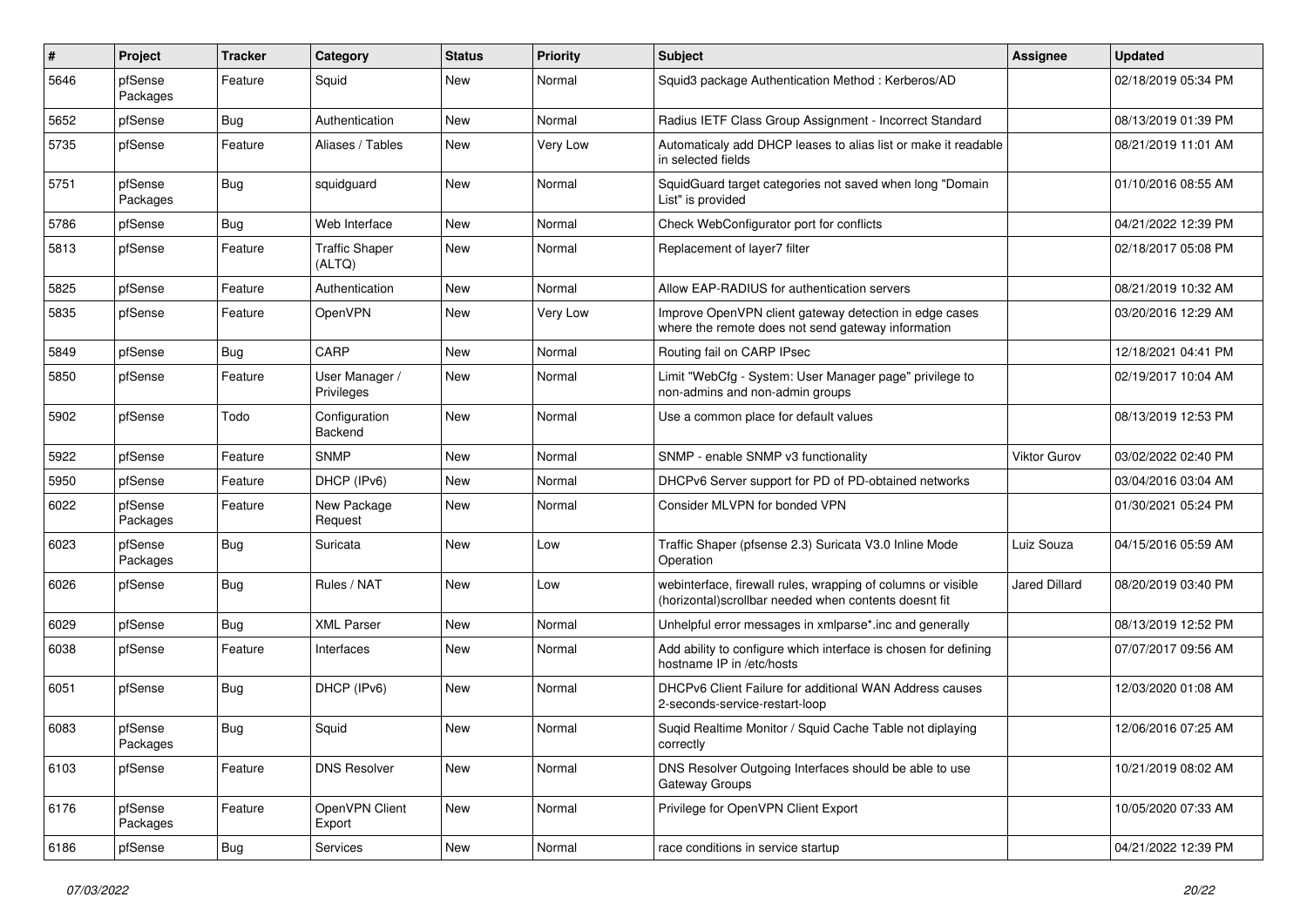| ∦    | Project             | <b>Tracker</b> | Category                                 | <b>Status</b> | <b>Priority</b> | <b>Subject</b>                                                                                   | <b>Assignee</b> | <b>Updated</b>      |
|------|---------------------|----------------|------------------------------------------|---------------|-----------------|--------------------------------------------------------------------------------------------------|-----------------|---------------------|
| 6207 | pfSense             | Feature        | Rules / NAT                              | New           | Normal          | Please, add "THIS IF broadcast" Macro for use in firewall<br>rules                               |                 | 08/21/2019 11:01 AM |
| 6213 | pfSense             | Feature        | <b>IPsec</b>                             | New           | Normal          | IPSEC: IPV4/IPV6 dual-interface-stack support for Mobile IKE                                     |                 | 04/20/2016 07:48 AM |
| 6215 | pfSense             | Feature        | Web Interface                            | New           | Normal          | Create consistent UI for admin access security                                                   |                 | 04/20/2016 03:05 PM |
| 6228 | pfSense             | Feature        | <b>Operating System</b>                  | New           | Normal          | Please provide a means for IGMPv3 and MLDv2 support                                              |                 | 05/20/2020 03:21 PM |
| 6283 | pfSense             | Feature        | DHCP (IPv6)                              | New           | Normal          | Register DHCPv6 leases with DNS resolver                                                         |                 | 08/21/2019 10:48 AM |
| 6289 | pfSense             | Bug            | Interfaces                               | New           | Normal          | IPv6 address not given to track6 interfaces on create                                            |                 | 12/30/2021 04:17 AM |
| 6295 | pfSense             | <b>Bug</b>     | <b>Traffic Shaper</b><br>(Limiters)      | New           | Normal          | Crash upon applying CODELQ to untagged parent interface<br>when also applied to daughter VLAN    | Luiz Souza      | 08/20/2019 02:44 PM |
| 6321 | pfSense             | Bug            | L <sub>2</sub> TP                        | New           | Normal          | Problem with connecting I2tp over ipsec from android and<br>windows                              |                 | 11/13/2020 11:01 AM |
| 6332 | pfSense             | Todo           | Web Interface                            | New           | Normal          | Upgrade encryption options to cover current range of<br>recommendations                          |                 | 08/13/2019 02:34 PM |
| 6361 | pfSense             | Bug            | Web Interface                            | New           | Low             | Responsive Mobile Menu issue                                                                     |                 | 05/16/2016 12:09 PM |
| 6386 | pfSense             | Bug            | IPv6 Router<br>Advertisements<br>(RADVD) | <b>New</b>    | Low             | Switching Router Advertisements to disabled should broadcast<br>IP Removal messages              |                 | 05/22/2016 10:44 PM |
| 6390 | pfSense             | Todo           | Dashboard                                | New           | Low             | Autoscale from Traffic Graph not correct size (big graphs)                                       |                 | 05/23/2016 01:38 PM |
| 6398 | pfSense             | Bug            | Configuration<br>Backend                 | New           | Normal          | If config cannot be loaded due to corruption or bug, it isn't<br>handled gracefully (just stops) |                 | 08/13/2019 01:23 PM |
| 6412 | pfSense             | Feature        | <b>Operating System</b>                  | New           | Normal          | Add includedir directive for /var/etc/xinet.d to xinetd<br>configuration                         |                 | 08/13/2019 01:23 PM |
| 6457 | pfSense             | Feature        | Installer                                | <b>New</b>    | Normal          | Allow ability to configure AWS EC2 AMI via userdata                                              |                 | 09/21/2020 02:54 PM |
| 6469 | pfSense             | Feature        | Console Menu                             | New           | Normal          | Improve help + self documentation in console PHP shell                                           |                 | 08/13/2019 01:23 PM |
| 6470 | pfSense<br>Packages | Feature        | New Package<br>Request                   | New           | Normal          | CloudFlare Integration Module                                                                    |                 | 08/13/2019 01:23 PM |
| 6471 | pfSense<br>Packages | Bug            | squidguard                               | New           | Normal          | pfsense 2.3.1 squidguard -> common ACL -> Target Rules<br>List missing                           |                 | 06/08/2016 06:22 PM |
| 6481 | pfSense             | Bug            | <b>IPsec</b>                             | New           | Normal          | loading EAP RADIUS method failed                                                                 |                 | 03/24/2020 04:25 PM |
| 6500 | pfSense             | Feature        | Package System                           | New           | Normal          | Should be a way to determine which packages are available<br>without having to update/install    |                 | 06/17/2016 05:34 PM |
| 6501 | pfSense             | Todo           | Web Interface                            | New           | Normal          | Tightening up subnet expansion                                                                   |                 | 08/13/2019 01:23 PM |
| 6521 | pfSense<br>Packages | Bug            | squidguard                               | New           | Normal          | pfsense 2.3.1 squidguard -> Groups ACL -> Target Rules List<br>missing                           |                 | 06/25/2016 10:49 PM |
| 6539 | pfSense             | Feature        | Rules / NAT                              | New           | Normal          | ICMPv6 filtering requires multiple rules - no range support                                      |                 | 08/13/2019 01:23 PM |
| 6541 | pfSense             | Bug            | IPv6 Router<br>Advertisements<br>(RADVD) | New           | Normal          | IPv6 RAs always include on-link prefix; clients may not use<br>DHCPv6 managed addresses          |                 | 08/13/2019 03:23 PM |